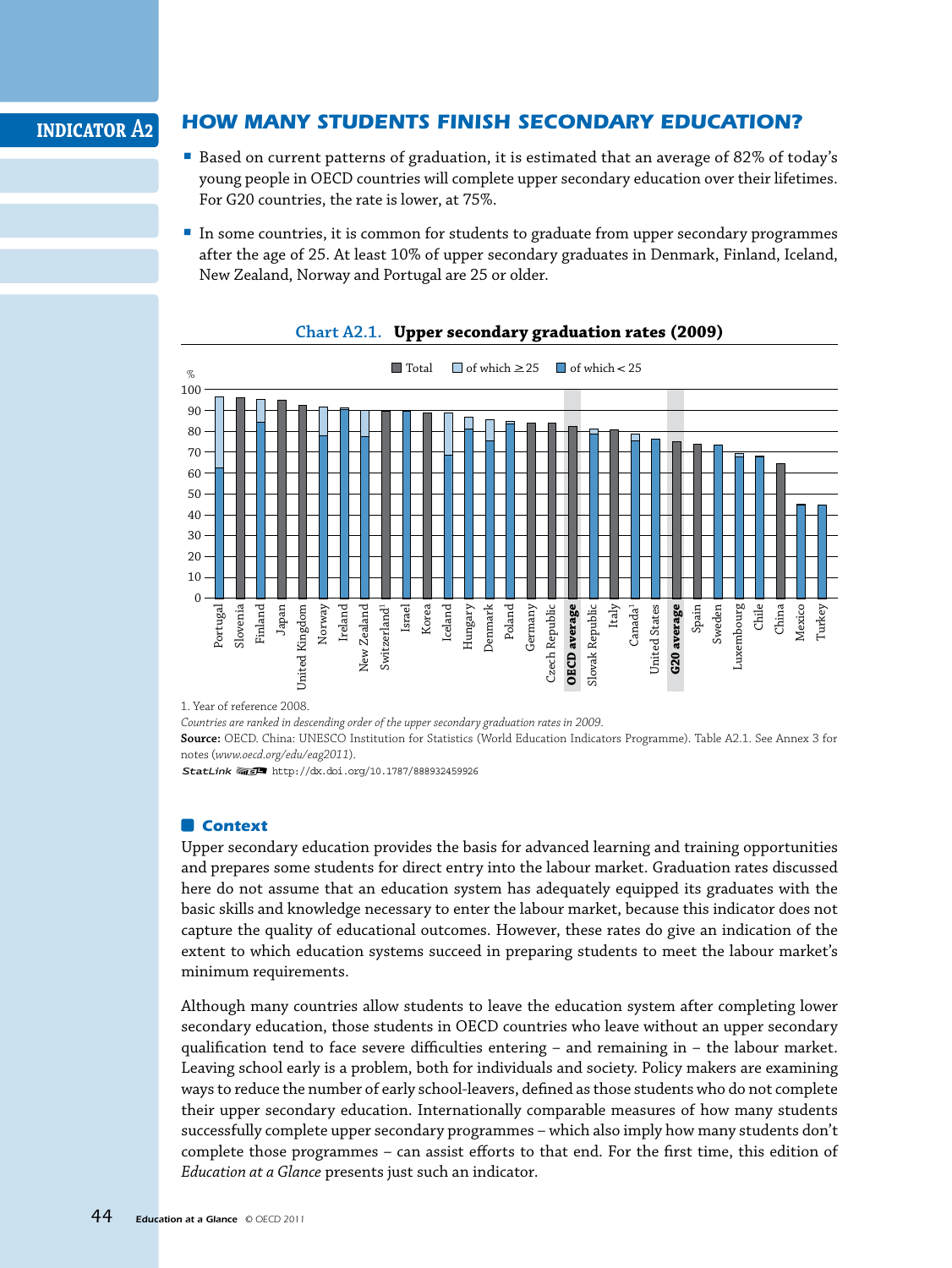## *Other findings*

- **In 21 of 28 countries with available data, first-time upper secondary graduation rates exceed 75%.** In Finland, Ireland, Japan, New Zealand, Norway, Portugal, Slovenia, Switzerland and the United Kingdom, graduation rates equal or exceed 90%.
- **Young women are now more likely than young men to complete upper secondary education in almost all OECD countries, a reversal of the historical pattern.** Only in Germany and Switzerland are graduation rates for young women below those for young men. Young women are also graduating from vocational programmes more often than in the past; consequently, their graduation rates from these programmes are catching up with young men's graduation rates.
- **In most countries, upper secondary education is designed to prepare students to enter tertiary-type A (largely theory-based) education.** In Germany, Slovenia, and Switzerland, however, students are more likely to enrol in and graduate from upper secondary programmes that lead to tertiary-type B education, where courses are typically shorter and focus on the development of practical, technical or occupational skills.
- For the first time, comparable data have been published on 20 countries that participated in a special survey on successful completion of upper secondary programmes. The data show that **68% of students who begin upper secondary education complete the programmes they entered** within the theoretical duration of the programme. However, there are large differences in completion rates, depending on gender and type of programme.

## *Trends*

Since 1995, the upper secondary graduation rate has increased by an average of 8 percentage points among OECD countries with comparable data, which represents an annual growth rate of 0.7%. The greatest growth occurred in Chile and Portugal, both of which showed an annual growth rate of more than twice the OECD average between 1995 and 2009.

# **Indicator A2**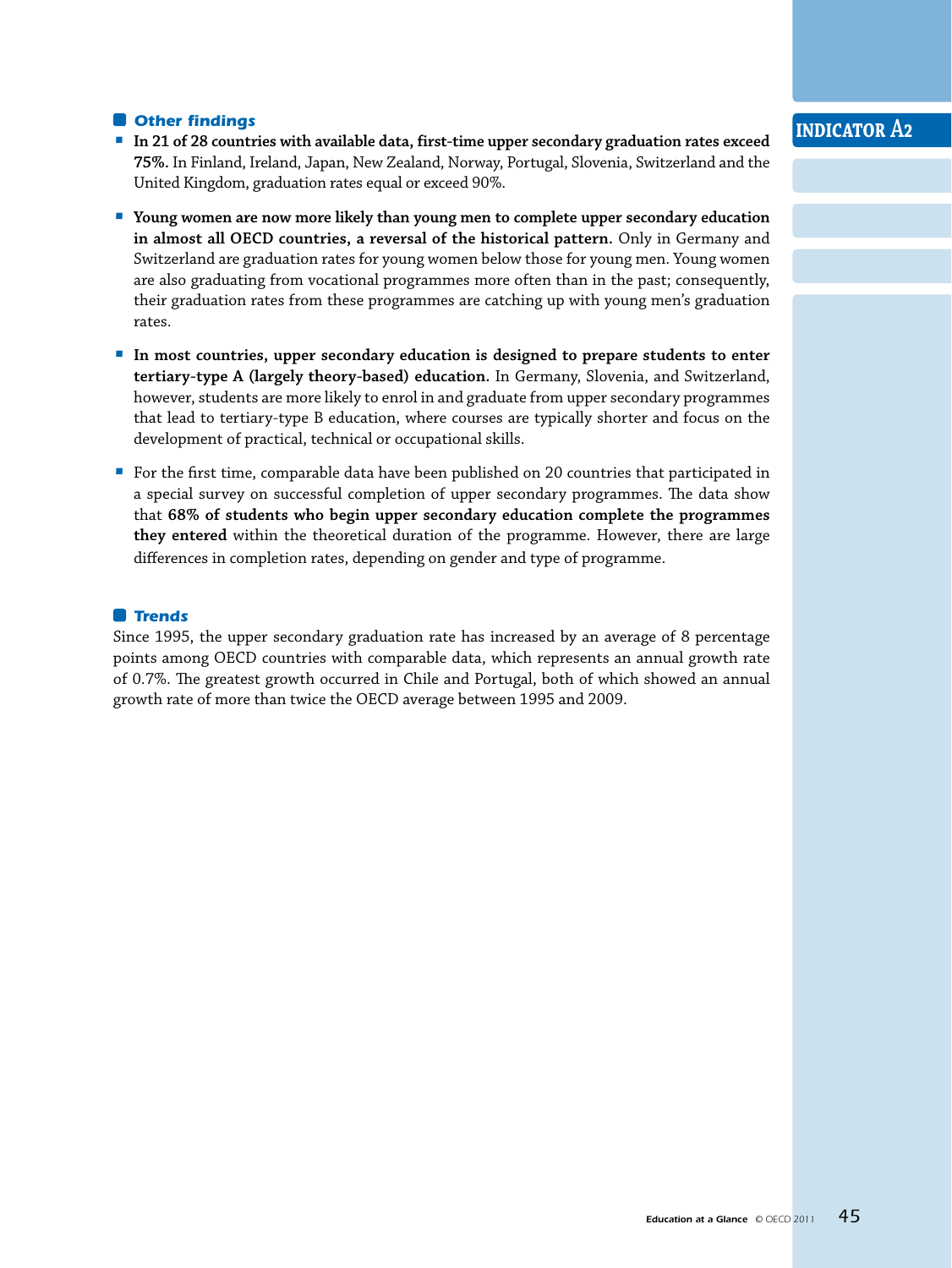#### *Analysis*

#### *Graduation from upper secondary programmes*

Even if completing upper secondary education is considered the norm in most OECD and other G20 countries and economies, the proportion of graduates outside the typical age of graduation varies. First-time graduates are generally between 17 and 20 years old (Table X1.1a in Annex 1); but some countries also offer second-chance/ adult-education programmes. In the Nordic countries, for example, students can leave the education system relatively easily and re-enter it later on; that is why graduation rates for students 25 years or older are relatively high in Denmark, Finland, Iceland and Norway (at least 10% of graduates). Indeed, graduation rates do not imply that all young people have graduated from secondary school by the time they enter the labour market; some students graduate after some time spent in work. Policy makers could thus encourage students to complete their upper secondary education before they look for a job, as this is often considered to be the minimum credential for successful entry into the labour market (Chart A2.1). In Portugal, the "New Opportunities" programme, launched in 2005, was introduced to provide a second opportunity to those individuals who left school early or are at risk of doing so, and to assist those in the labour force who want to acquire further qualifications. As a result of the programme, graduation rates in 2009 averaged 96% (34 percentage points higher than in 2008), of which more one-third of concerned students were older than 25.

In most countries, men and women do not share the same level of educational attainment. Women, who often had fewer opportunities and/or incentives to attend higher levels of education, have generally been over-represented among those who had not attained an upper secondary education and were thus underrepresented at higher levels of education. But this has changed over the years, and the education gap between men and women has narrowed significantly, and even been reversed in some cases, among young people (see Indicator A1).

Upper secondary graduation rates for young women exceed those for young men in nearly all countries for which total upper secondary graduation rates can be compared by gender. The gap is greatest in Denmark, Iceland, Portugal, Slovenia, and Spain, where graduation rates among young women exceed those of young men by 10 percentage points or more. The exceptions are Switzerland and Germany, where graduation rates are significantly higher for young men (Table A2.1).

Most upper secondary programmes are designed primarily to prepare students for tertiary studies, and their orientation may be general, pre-vocational or vocational (see Indicator C1). In 2009, an estimated 49 % of young people will graduate from general programmes compared to 45% from pre-vocational or vocational programmes.

In 2009, more young women graduated from general programmes than young men. The average OECD graduation rate from general programmes was 55% for young women and 43% for young men. In Austria, the Czech Republic, Estonia, Italy, Poland, the Slovak Republic and Slovenia, young women outnumber young men as graduates by at least three to two. Only in China, Ireland and Korea is there no, or an extremely narrow, gender gap in graduates from general upper secondary programmes.

Young women are also graduating from vocational programmes in increasing numbers. In 2009, on average among OECD countries, 44% of graduates from pre-vocational and vocational programmes were young women; 47% were young men. This pattern may influence entry rates into tertiary vocational programmes in subsequent years (Table A2.1).

In addition, pre-vocational and vocational graduation rates are affected by the proportion of students outside the typical age of graduation, which differs markedly across countries. In Australia, Canada, Finland, Iceland, and New Zealand, some 40% or more of all graduates are adults. In these countries, part-time or evening programmes at this level may be designed especially for adults (Table A2.1).

#### *Graduation from post-secondary non-tertiary programmes*

Various kinds of post-secondary, non-tertiary programmes are offered in OECD countries. These programmes straddle upper secondary and post-secondary education but may be considered either as upper secondary or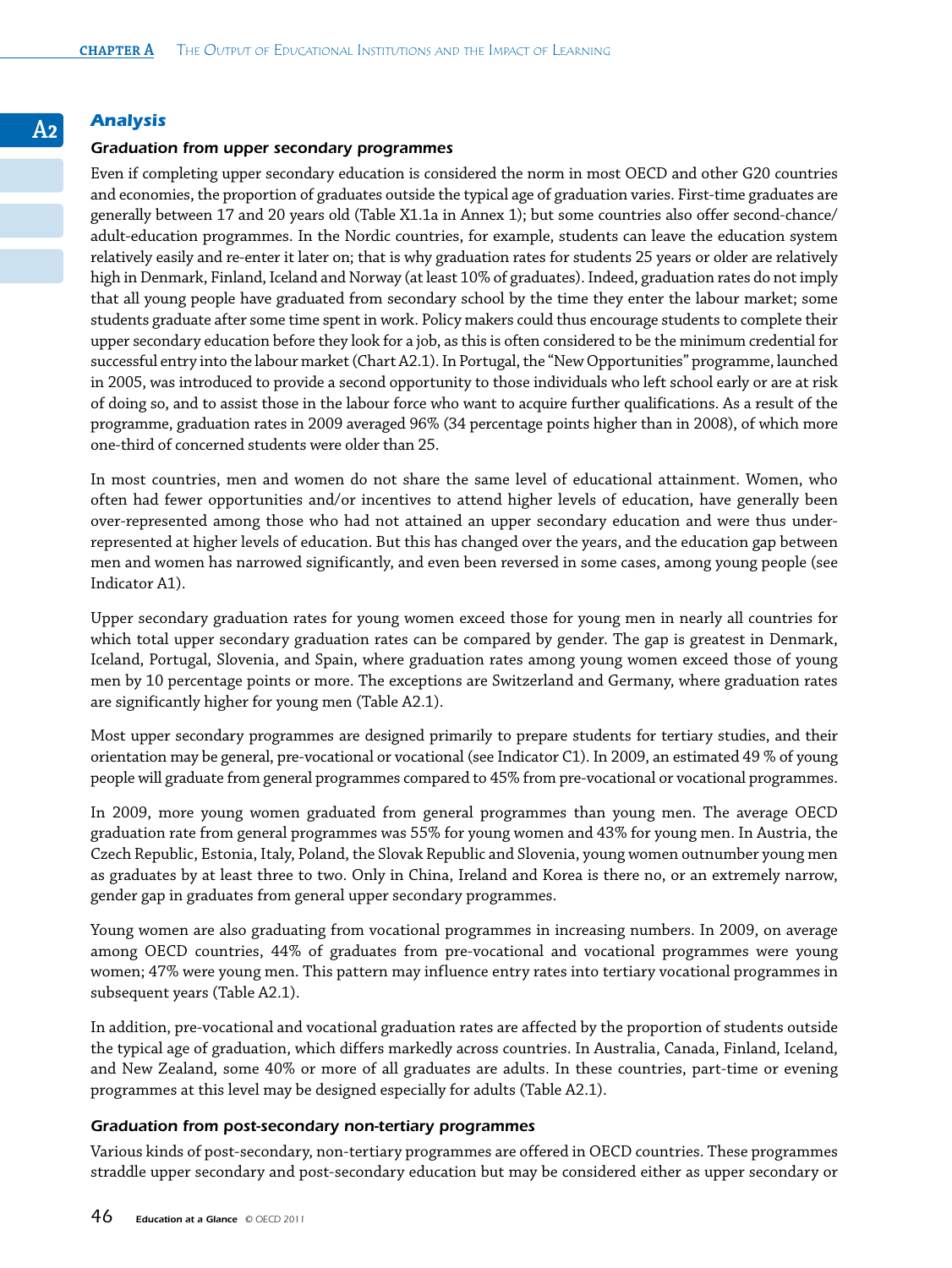post-secondary programmes, depending on the country concerned. Although the content of these programmes may not be significantly more advanced than upper secondary programmes, they broaden the knowledge of individuals who have already attained an upper secondary qualification. Students in these programmes tend to be older than those enrolled in upper secondary schools. These programmes usually offer trade and vocational certificates, and include, for example, nursery-teacher training in Austria and vocational training for those who have attained general upper secondary qualifications in the dual system in Germany. Apprenticeships designed for students who have already graduated from an upper secondary programme are also included among these programmes (Table A2.3).

#### *Transitions following upper secondary education or post-secondary non-tertiary programmes*

The vast majority of students who graduate from upper secondary education graduate from programmes designed to provide access to tertiary education (ISCED 3A and 3B). Programmes that facilitate direct entry into tertiary-type A education (ISCED 3A) are preferred by students in all countries except Germany, Slovenia and Switzerland, where more young people graduate from upper secondary programmes that lead to tertiarytype B programmes. In 2009, graduation rates from long upper secondary programmes (ISCED 3C) averaged 17% in OECD countries (Table A2.1).

It is interesting to compare the proportion of students who graduate from programmes designed as preparation for entry into tertiary-type A programmes (ISCED 3A and 4A) with the proportion of students who actually enter these programmes. Chart A2.2 shows significant variation in patterns among countries. For instance, in Belgium, Chile, China, the Czech Republic, Finland, Ireland, Israel, Italy and Japan, the difference between these two groups is relatively large, at more than 20 percentage points. This suggests that many students who attain qualifications that would allow them to enter tertiary-type A programmes do not do so; but upper secondary programmes in Belgium, Israel and Japan also prepare students for tertiary-type B programmes. In addition, Japan has "junior colleges" that offer programmes that are similar to university-type programmes, but are classified as vocationally oriented because they are of shorter duration than most academic programmes at the tertiary level and include more practical courses (based on ISCED 97).



#### **Chart A2.2. Access to tertiary-type A education for upper secondary and post-secondary non-tertiary graduates (2009)**

1. Data for post-secondary non-tertiary graduates are missing.

2. Year of reference for graduation rates 2008.

*Countries are ranked in descending order of graduation rates from upper secondary and post-secondary non-tertiary programmes designed to prepare students for tertiary-type A education in 2009.*

**Source:** OECD. Argentina, China, Indonesia: UNESCO Institute for Statistics (World Education Indicators Programme). Tables A2.1 and C2.1. See Annex 3 for notes (*www.oecd.org/edu/eag2011*).

12 http://dx.doi.org/10.1787/888932459945

**A2**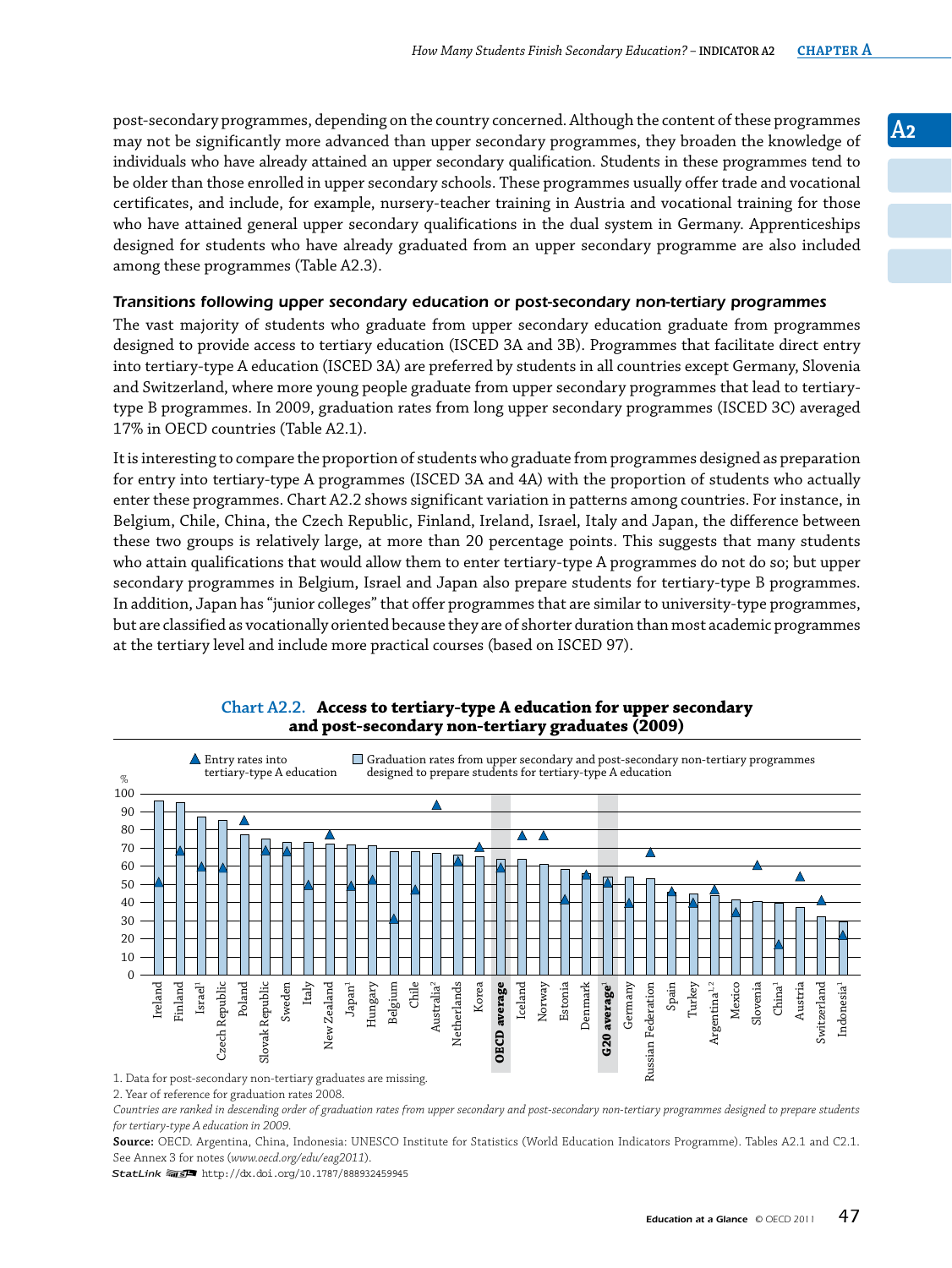In Israel, the difference may be explained by the wide variation in the age of entry to university, which is partly due to the two to three years of mandatory military service students undertake before entering higher education. In Finland, upper secondary education includes vocational training, and many graduates enter the labour market immediately after completing this level, without any studies at the tertiary level. There is also a *numerus clausus* system in Finnish higher education, which means that the number of entry places is restricted. In addition, graduates from upper secondary general education may have to take a break of two to three years before obtaining a place in a university or polytechnic institution. In Ireland, the majority of secondary students take the "Leaving Certificate Examination" (ISCED 3A). Although this course is designed to allow entry into tertiary education, not all of the students who take this examination intend to do so. Until recently, school-leavers in Ireland also had the opportunity to participate in a strong labour market, and this also may have had an impact on the difference.

In contrast, in Australia, Austria, Iceland, Norway, the Russian Federation and Slovenia, the upper secondary and post-secondary non-tertiary graduation rate is markedly lower – by more than 10 percentage points – than entry rates into tertiary-type A programmes. The large gap for Australia, Austria, Iceland and Norway is linked to the high proportion of adults entering tertiary-type A programmes and also to the high proportions of international/foreign students in these programmes (see Indicator C2). Although many students in Slovenia and, to a lesser extent, in the Russian Federation are more likely to graduate from upper secondary programmes leading to tertiary-type B programmes, some may later choose to pursue university studies, and can do so thanks to pathways between the two types of tertiary programmes.

Depending on the country and the relative flexibility of the education system, pathways between the upper secondary/post-secondary non-tertiary and tertiary programmes are either common or non-existent. Switching from vocational to academic programmes, or vice versa, can also occur at the upper secondary level. For the first time, *Education at a Glance* is presenting a new indicator to measure the successful completion of upper secondary programmes and, thus, the pathways between programmes. The indicator discusses the time needed to complete these programmes and the proportion of students still in education after the theoretical duration of programmes. It allows for an estimation of the number of students who drop out and a comparison of completion rates by gender and programme orientation.

#### *Successful completion of upper secondary programmes*

The majority of students who start upper secondary education complete the programmes they entered. It is estimated that 68% of boys and girls who begin an upper secondary programme graduate within the theoretical duration of the programme. However, in some countries, it is relatively common for students and apprentices to take a break from their studies and leave the educational system temporarily. Some return quickly to their studies, while others stay away for longer periods of time. In other countries, it is also common to repeat a grade or to change programmes; by doing so, their graduation is delayed. Around 81% of students have successfully completed their upper secondary programmes two years after the stipulated time of graduation – 13 percentage points more than the proportion of students who complete their programmes within the theoretical duration.

The proportion of students who complete their education in the stipulated time varies considerably among countries, with Ireland having the highest share, at 87%, and Luxembourg the lowest share, at 41%. Giving two extra years to students to complete the programmes slightly changes the ranking of the countries, with Estonia and the United States, both are around 87%, and Iceland in last place, at 58% (among countries with available data). In most OECD countries, students may attend regular education institutions for additional years to complete their upper secondary education whereas, in some other countries, students above that age must attend special programmes designed for older students. The difference in the proportion of students who completed their programmes within the stipulated time and that of students who completed after two additional years is more than 30 percentage points in Luxembourg, where it is common for students to repeat one or more years of school. In contrast among countries with available data, in New Zealand and the United States, the difference is as low as three and five percentage points, respectively (Chart A2.3). In the United States, it is highly unusual for students over the age of 20 to still be enrolled in a regular high school programme.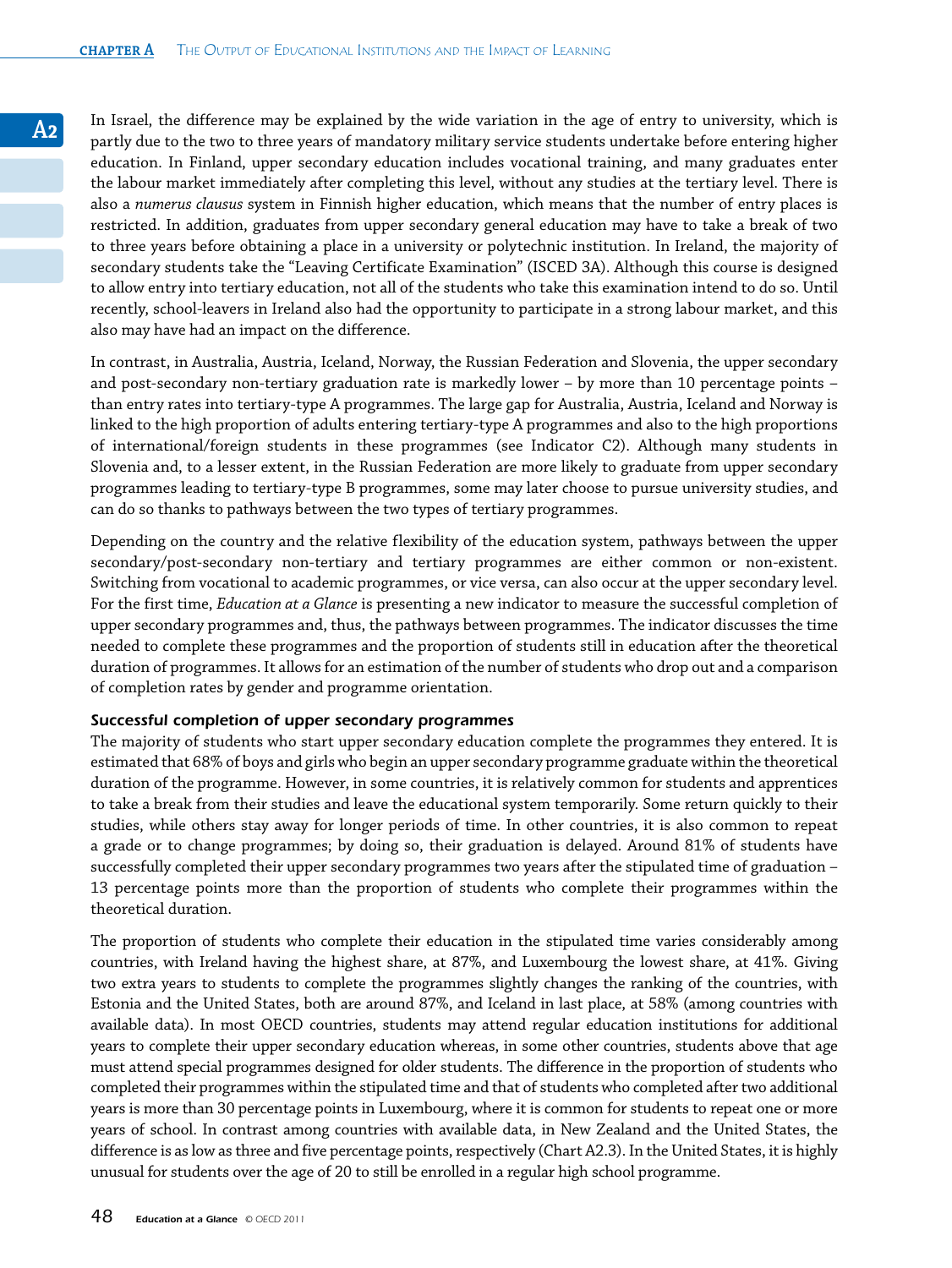#### **Box A2.1. Completion and graduation: Two different measures**

How is completion measured in *Education at a Glance*? The completion rate describes the percentage of students who enter an upper secondary programme for the first time and who graduate from it. **It represents the relationship between the graduates of and the new entrants into the same level of education**. The calculation is made in the amount of time normally allocated for completing the programme and also after an additional two years (for students who had to repeat a grade or individual courses, who studied part-time, etc.). This indicator also includes the percentage of students who do not graduate from an upper secondary programme but are still in education. These might include part-time students who need more time to complete their studies and adults who decide to return to school, perhaps while they are working. However, only initial education programmes are covered by this indicator.

This measure should not be confused with upper secondary graduation rates. The graduation rate is a snapshot of who is estimated to graduate from upper secondary education. **It represents the relationship between all the graduates in a given year and a particular population**. For each country, for a given year, the number of students who graduate is broken down into age groups. For example, the number of 15-year-old graduates will then be divided by the total number of 15-year-olds in the country; the number of 16-year-old graduates will be divided by the total number of 16-year-olds in the country, etc. The graduation rate is the sum of all the age groups.

A third indicator in *Education at a Glance* uses the notion of educational attainment (see Indicator A1). Attainment measures the percentage of a population that has reached a certain level of education, in this case, those who graduated from upper secondary education. It represents the relationship between all graduates (of the given year and previous years) and the total population.



## **Chart A2.3. Successful completion of upper secondary programmes** *Ratio of graduates to new entrants based on cohorts*

(N: Theoritical duration of the programmes)

**Note:** Data presented in this chart come from a special survey in which 20 countries participated. Please refer to Annex 3 for details concerning this indicator, including methods used, programmes included/excluded, year of entry, etc.

1. Time frame N + 3 instead of N + 2.

*Countries are ranked in descending order of the successful completion of upper secondary programmes (after N years).*

**Source:** OECD. Table A2.4. See Annex 3 for notes (*www.oecd.org/edu/eag2011*).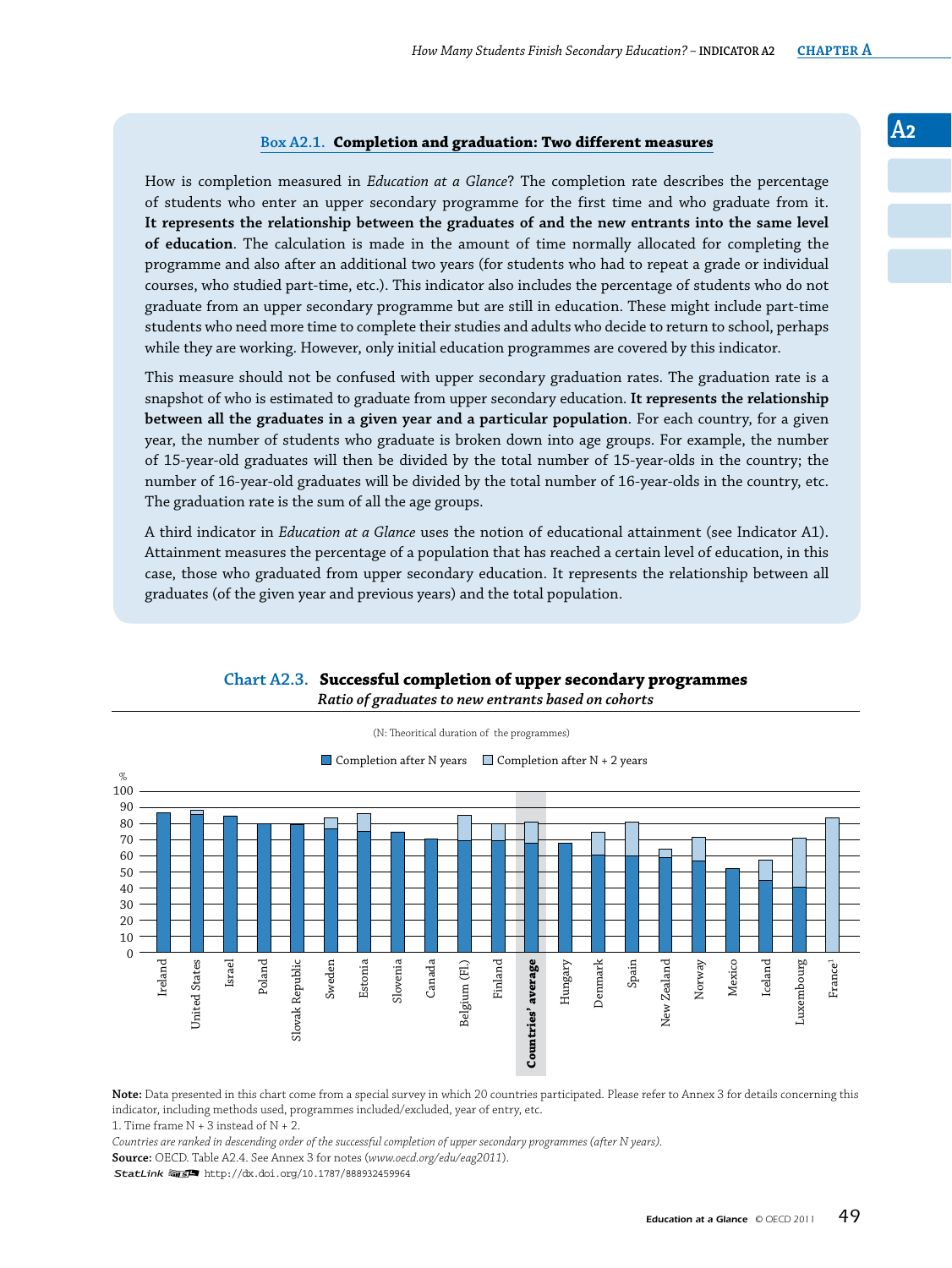In contrast, in New Zealand and the United States, the difference is as low as three and five percentage points, respectively (Chart A2.3). In the United States, it is highly unusual for students over the age of 20 to still be enrolled in a regular high school programme.

Successful completion of upper secondary education also depends on how accessible these programmes are. In most of the countries with available data, upper secondary entry rates for students younger than 20 are over 90%, except in Israel, Luxembourg and Mexico. It is reasonable to expect that students in countries with limited access to upper secondary education are a select group with, on average, higher achievement compared to students in countries with nearly universal access to upper secondary education (Table A2.4).

#### *Successful completion by programme orientation*

In several countries, general and vocational programmes are organised separately and students have to opt for one or the other. In other countries, general and vocational programmes are offered in the same structure and sometimes in the same establishment.

Students who enter general programmes are more likely to graduate than those who are enrolled in vocational programmes. Among the 14 countries with available data, 76% of students completed their general programme within the theoretical duration of the programme, and that proportion increased by 13 percentage points two years after the stipulated time of the programme. In contrast, 55% of students completed their vocational programme within the theoretical duration and that proportion increased by 17 percentage points two years after the stipulated time. This average difference of 21 percentage points between completion rates for upper secondary general and vocational programmes is more than 40 percentage points in Denmark and Estonia, and less than 10 percentage points in Israel, Spain and Sweden (Chart A2.4).

The choice between general and vocational studies is made at different stages in a student's career, depending on the country. In countries with a highly comprehensive system, students follow a common core curriculum until the age of 16 (e.g. Nordic countries), while in countries with a highly differentiated system, the choice of a particular programme or type of school can be made from the age of 10-12 onwards (e.g. Luxembourg).



#### **Chart A2.4. Successful completion of upper secondary programmes, by programme orientation** *Ratio of graduates to new entrants based on cohorts*

**Note:** Data presented in this chart come from a special survey in which 20 countries participated. Please refer to Annex 3 for details concerning this indicator, including methods used, programmes included/excluded, year of entry, etc.

1. Time frame N + 3 instead of N + 2.

*Countries are ranked in descending order of the successful completion of upper secondary general programmes (after N years).* **Source:** OECD. Table A2.4. See Annex 3 for notes (*www.oecd.org/edu/eag2011*).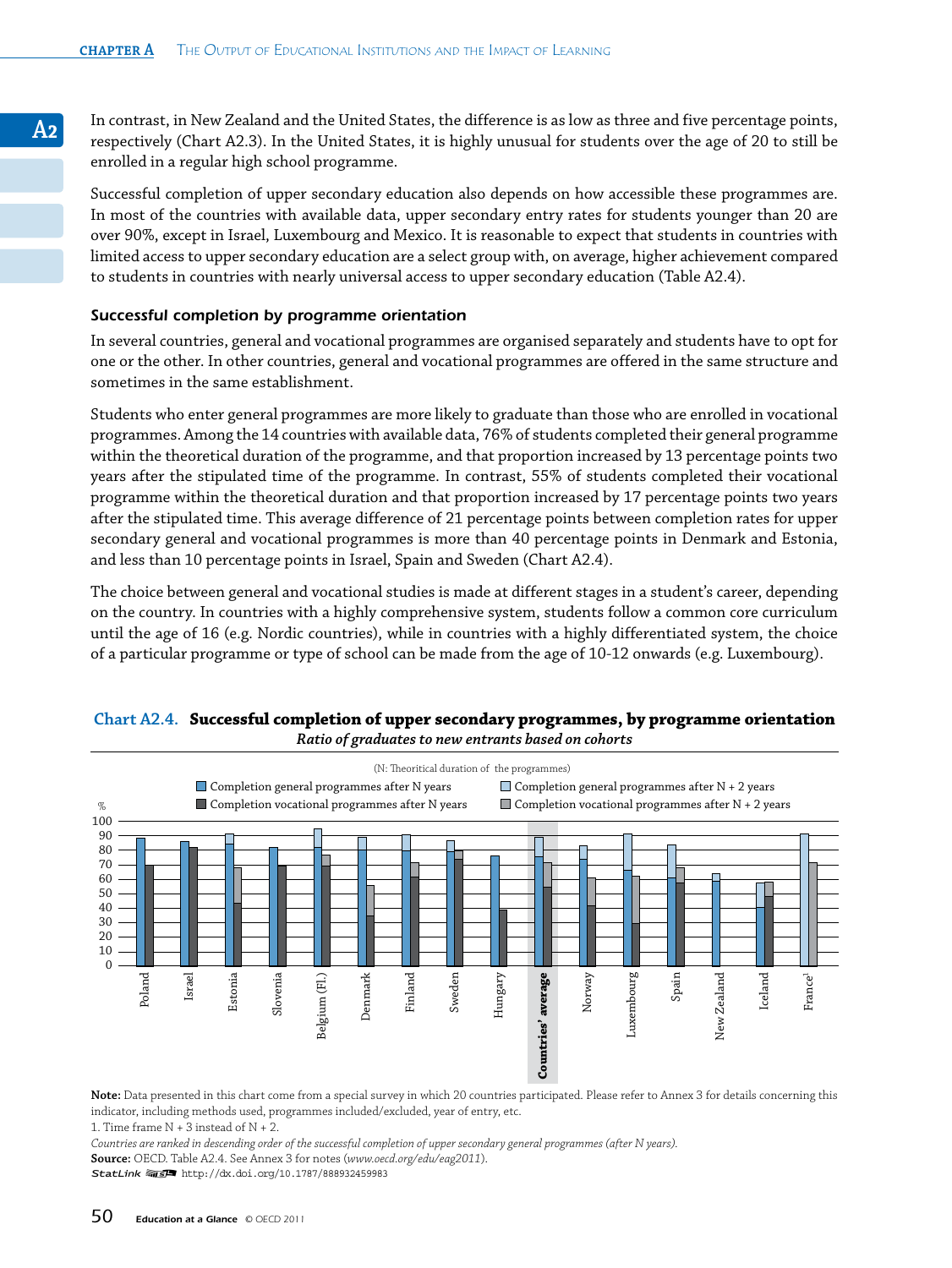The large difference between completion of upper secondary general or vocational programmes among countries can be explained by the fact that in some countries low achievers may be oriented (or re-oriented) into vocational programmes while high achievers go into general programmes. Some students may also have difficulty determining which programme is best for them and thus may have to repeat one or more grades at this level of education.

Pathways between these two types of education are well developed in some countries. In Norway, for example, among the 42% of students who entered a vocational programme and graduated within the stipulated time, 51% graduated from a general programme and 49% from a vocational programme. In Belgium (Flemish Community), among the 92% of students who entered a general programme and graduated within the stipulated time, 12% graduated from a vocational programme (Table A2.4).

Some students who begin a vocational programme may leave the educational system to enter the labour market directly. Access to employment for people with low educational attainment could also affect successful completion rates and the incidence of dropping out.

Among students who do not complete their programmes within the stipulated time, 61% of those who follow a general programme are still in education compared to only 50% of those who follow a vocational programme. There is large variation among countries: in Belgium (Flemish Community), 90% of students who had not graduated after the theoretical duration of general programmes are still in education, compared to 26% in Israel.

#### *Successful completion by gender*

In all countries with available data, boys are more likely than girls to drop out of upper secondary school without a diploma. On average, 73% of girls complete their upper secondary education within the stipulated time compared to 63% of boys. Only in Finland, the Slovak Republic and Sweden is the difference in the proportions of boys and girls who leave school early less than five percentage points. In Israel and Norway, girls outnumbered boys who successfully completed upper secondary education by more than 15 percentage points (Chart A2.5).



**Chart A2.5. Successful completion of upper secondary programmes, by gender** *Ratio of graduates to new entrants based on cohorts*

**Note:** Data presented in this chart come from a special survey in which 20 countries participated. Please refer to Annex 3 for details concerning this indicator, including methods used, programmes included/excluded, year of entry, etc.

1. Time frame N + 3 instead of N + 2.

*Countries are ranked in descending order of the successful completion of girls in upper secondary programmes (after N years).*

**Source:** OECD. Table A2.4. See Annex 3 for notes (*www.oecd.org/edu/eag2011*).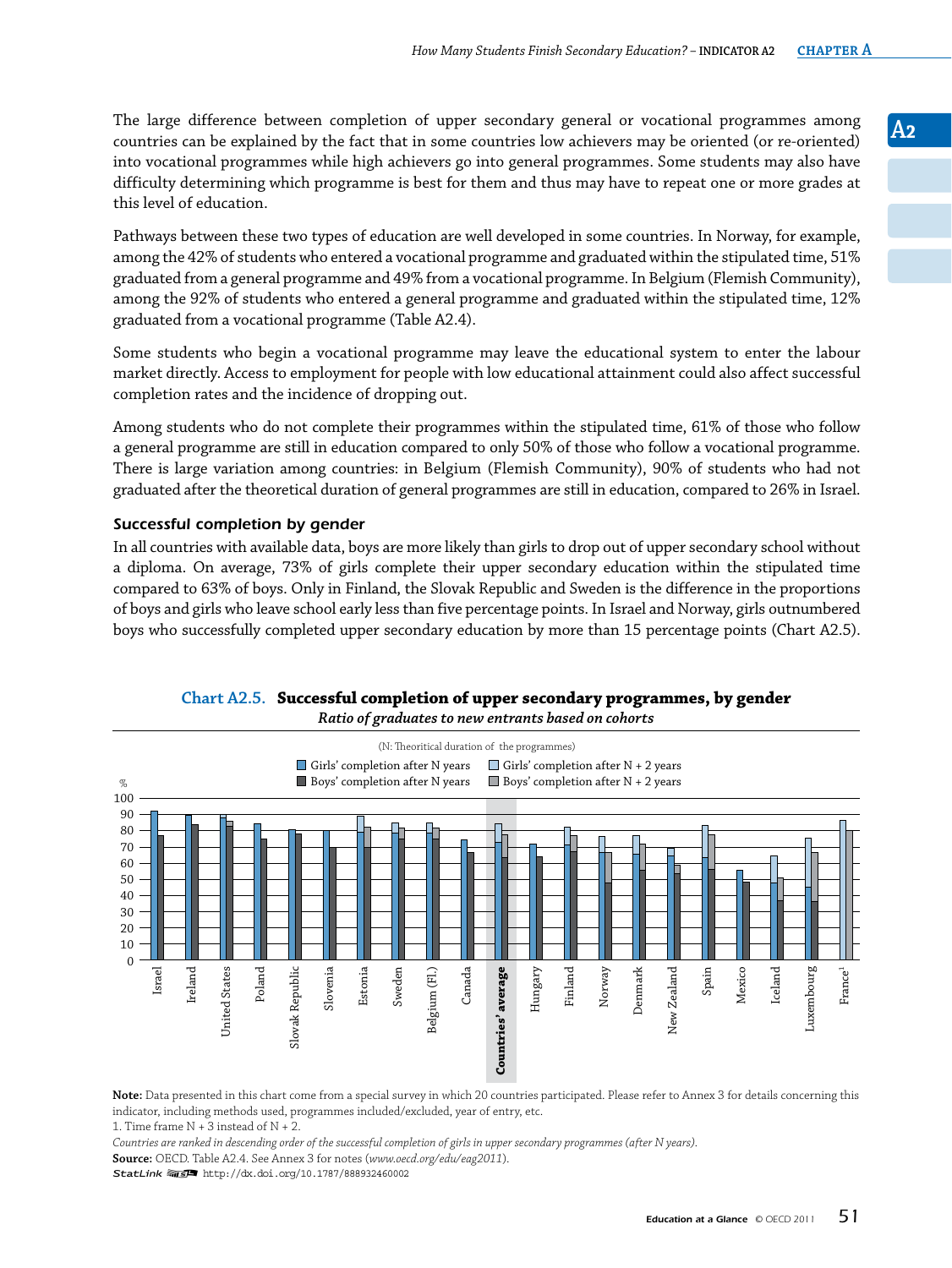The gender differences seen in Norway are due to the fact that girls tend to have better marks than boys in lower secondary school. Controlling for marks in lower secondary school, there is no gender difference – or just a small advantage for boys (Falch, T., *et al.,* 2010).

The gender gap narrowed slightly, to an average of seven percentage points, when completion was delayed by two years because of grade repetition or transfer to a different programme.

The gender gap also varies depending on the programme: 79% of girls complete general programmes compared to 72% of boys; 59% of girls complete vocational programmes compared to 51% of boys. In Norway, this gender gap widens to more than 20 percentage points, in favour of girls, in vocational programmes. In Estonia, girls in vocational programmes are not as successful as boys in completing their upper secondary education within the normal duration of the programmes (Table A2.4).

As PISA reports, many studies confirm that girls are less likely than boys to leave school early. That said, those young women who did leave school early had poorer outcomes than their male counterparts despite their higher average attainment (see Indicators A1 and C4).

The rate of successful completion of upper secondary programmes is also linked to many other issues, such as parental education and immigrant background. The number of countries that completed the part of the survey on parental education and immigrant background was not sufficient to provide publishable data in this year's edition of *Education at a Glance*.

### *Definitions*

Graduates in the reference period can be either first-time graduates or repeat graduates. A **first-time graduate** is a student who has graduated for the first time at a given level of education in the reference period. So, if a student has graduated multiple times over the years, he or she is counted as a graduate each year, but as a first-time graduate only once.

**Net graduation rates** represent the estimated percentage of an age group that will complete upper secondary education, based on current patterns of graduation.

**Successful completion** of upper secondary programmes represents the ratio of graduates to new entrants based on cohorts.

**Successful completion of upper secondary general programmes** represents the ratio of "all" upper secondary graduates to "general programmes" new entrants (based on cohorts).

**Successful completion of upper secondary vocational programmes** represents the ratio of "all" upper secondary graduates to "vocational programmes" new entrants (based on cohorts).

## *Methodology*

Data refer to the academic year 2008-09 and are based on the UOE data collection on education statistics administered by the OECD in 2010 (for details, see Annex 3 at *www.oecd.org/edu/eag2011*).

Upper secondary graduation rates (Tables A2.1 and A2.2) are calculated as net graduation rates (i.e. as the sum of age-specific graduation rates) for the years 2005-09. Gross graduation rates are presented for the years 1995 and 2000-04. Gross graduation rates are presented for 2005-09 for countries that are unable to provide such detailed data. In order to calculate gross graduation rates, countries identify the age at which graduation typically occurs. The number of graduates, regardless of their age, is divided by the population at the typical graduation age. The graduation rates take into account students graduating from upper secondary education at the typical graduation ages, as well as older students (e.g. those in "second chance" programmes) or younger students. Information on the methods used to calculate graduation rates–gross versus net rates–are presented for each level of education in Annex 1.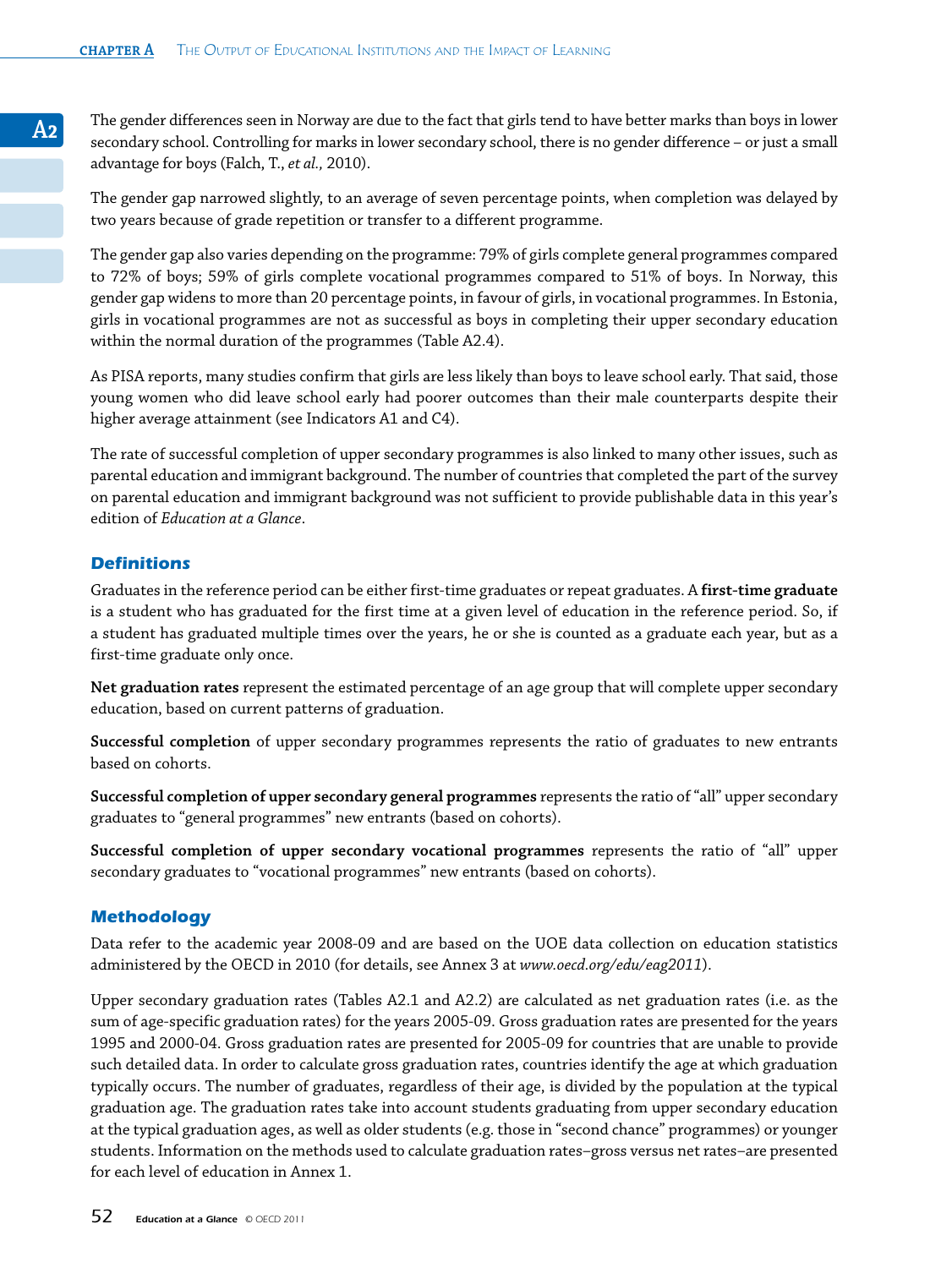The count of first-time graduates (columns 1-4 in Table A2.1 and columns 1-3 in Table A2.3) is calculated by netting out students who graduated from another upper secondary programme in a previous year (or another post-secondary non-tertiary programme). As for the others columns of the tables, the net rate is calculated when data are available.

Graduates of ISCED 3A, 3B and 3C (or 4A, 4B, 4C) programmes are not considered as first-time counts. Therefore, gross graduation rates cannot be added, as some individuals graduate from more than one upper secondary programme and would be counted twice. The same applies for graduation rates according to programme orientation, i.e. general or vocational. In addition, the typical graduation ages are not necessarily the same for the different types of programmes (see Annex 1). Pre-vocational and vocational programmes include both school-based programmes and combined school- and work-based programmes that are recognised as part of the education system. Entirely work-based education and training that are not overseen by a formal education authority are not included.

In Table A2.2 (trends in graduation rates at upper secondary level), data for the years 1995, 2000, 2001, 2002, 2003 and 2004 are based on a special survey carried out in January 2007.

In Table A2.4, data are based on a special survey carried out in December 2010. Successful completion of upper secondary programmes is estimated using different methods: true cohort, longitudinal survey, proxy cohort data. A large description of the method used for each country is included in the Annex 3 (years of new entrants, years of graduates, programmes taken into account, etc.).

The statistical data for Israel are supplied by and under the responsibility of the relevant Israeli authorities. The use of such data by the OECD is without prejudice to the status of the Golan Heights, East Jerusalem and Israeli settlements in the West Bank under the terms of international law.

## *References*

Falch, T., *et al.* (2010), *Completion and Dropout in Upper Secondary Education in Norway: Causes and Consequences,* Centre for Economic Research at Norges Teknisk-Naturvitenskapelige Universitet, Trondheim, October 2010.

The following additional material relevant to this indicator is available on line:

*• Table A2.2a. Trendsin graduation rates(general and pre-vocational/vocational programmes) at uppersecondary level* **level (2005-2009)**<br>StatLink <del>WISP</del> http://dx.doi.org/10.1787/888932462396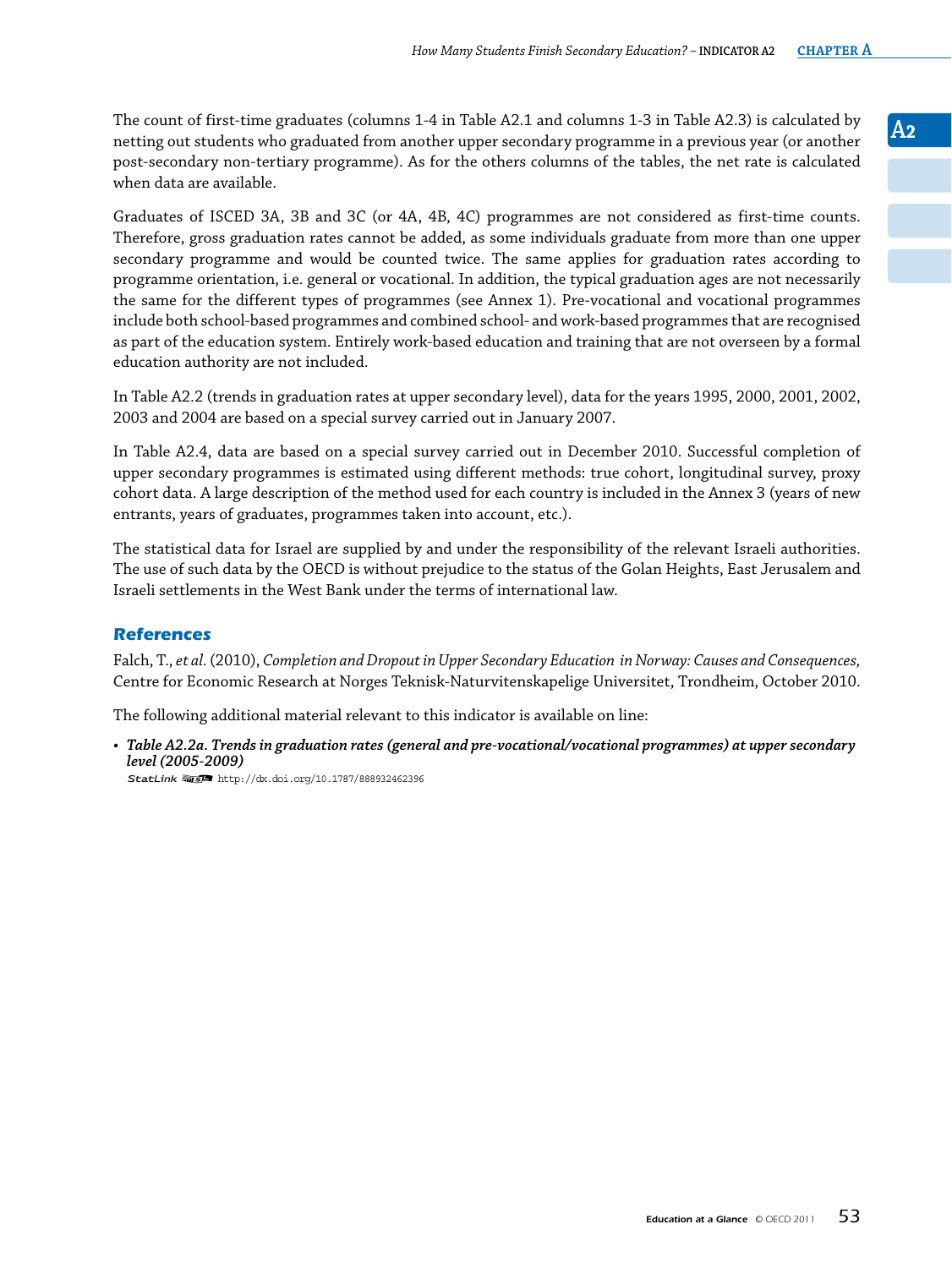#### **Table A2.1. Upper secondary graduation rates (2009)**

*Sum of graduation rates for single year of age, by programme destination, programme orientation and gender*

|              |                            |                    | Total (first-time graduates)                        |                        |           |                    | General programmes              |                  |           |                    | Pre-vocational/vocational                       | programmes       |                      | ISCED $3A1$        | $ISCED$ $3B1$              | ISCED 3C<br>$(\text{long})^1$ | <b>ISCED 3C</b><br>(short) <sup>1</sup> |
|--------------|----------------------------|--------------------|-----------------------------------------------------|------------------------|-----------|--------------------|---------------------------------|------------------|-----------|--------------------|-------------------------------------------------|------------------|----------------------|--------------------|----------------------------|-------------------------------|-----------------------------------------|
|              |                            | $\frac{8}{1}$<br>Σ | 25 years <sup>2</sup><br>which<br>ď<br>$\checkmark$ | Men                    | Women     | $\frac{8}{1}$<br>Σ | of which $\,$ $< 25$ years $\,$ | Men              | Women     | $\frac{1}{2}$<br>Σ | 25 years <sup>2</sup><br>of which<br>< 25 years | Men              | Women                | $\frac{8}{1}$<br>Σ | $\frac{8}{1}$<br>Σ         | $\frac{8}{1}$<br>Σ            | $\frac{8}{1}$<br>Σ                      |
|              |                            | (1)                | (2)                                                 | (3)                    | (4)       | (5)                | (6)                             | (7)              | (8)       | (9)                | (10)                                            | (11)             | (12)                 | (13)               | (16)                       | (19)                          | (22)                                    |
|              | Australia <sup>3</sup>     | $\mathbf{m}$       | m                                                   | ${\bf m}$              | ${\rm m}$ | 67                 | 67                              | 62               | 73        | 44                 | 21                                              | 43               | 45                   | 67                 | $\mathbf{a}$               | 44                            | $\mathbf{a}$                            |
| OECD         | Austria                    | $\mathbf{m}$       | m                                                   | ${\bf m}$              | ${\rm m}$ | 18                 | 18                              | 14               | 22        | 74                 | 69                                              | 85               | 63                   | 18                 | 53                         | $\,1\,$                       | 20                                      |
|              | Belgium                    | $\mathbf m$        | m                                                   | ${\rm m}$              | ${\rm m}$ | 37                 | m                               | 32               | 42        | 70                 | m                                               | 64               | 77                   | 61                 | a                          | 20                            | 26                                      |
|              | Canada <sup>3</sup>        | 79                 | 75                                                  | 75                     | 83        | 76                 | 74                              | 72               | 81        | 3                  | 1                                               | $\overline{4}$   | $\overline{2}$       | 76                 | a                          | 3                             | $\mathsf a$                             |
|              | Chile                      | 68<br>84           | 68                                                  | 63<br>81               | 73<br>87  | 38<br>22           | 38                              | 34<br>17         | 42<br>28  | 30<br>61           | 30                                              | 30<br>63         | 31<br>59             | 68<br>59           | $\mathbf a$                | $\mathsf a$<br>24             | $\mathbf a$                             |
|              | Czech Republic<br>Denmark  | 85                 | m<br>75                                             | 80                     | 91        | 55                 | m<br>54                         | 46               | 64        | 47                 | m<br>29                                         | 45               | 48                   | 55                 | $\mathbf n$<br>$\mathsf a$ | 47                            | a<br>$\mathbf n$                        |
|              | Estonia                    | $\mathbf m$        | $\boldsymbol{m}$                                    | ${\rm m}$              | m         | 58                 | 57                              | 46               | 72        | 20                 | 20                                              | 27               | 14                   | 58                 | 19                         | a                             | 1                                       |
|              | Finland                    | 95                 | 84                                                  | 92                     | 98        | 48                 | 47                              | 39               | 56        | 94                 | 50                                              | 89               | 100                  | 95                 | $\mathbf{a}$               | $\mathbf{a}$                  | $\mathbf{a}$                            |
|              | France                     | m                  | m                                                   | m                      | m         | 50                 | 50                              | 43               | 58        | 62                 | 55                                              | 63               | 61                   | 50                 | 12                         | $\overline{4}$                | 46                                      |
|              | Germany                    | 84                 | m                                                   | 85                     | 83        | 39                 | m                               | 35               | 44        | 45                 | m                                               | 50               | 40                   | 39                 | 44                         | $\mathsf a$                   | $\mathbf{1}$                            |
|              | Greece                     | $\mathbf{m}$       | $\boldsymbol{m}$                                    | m                      | m         | m                  | $\boldsymbol{m}$                | m                | ${\bf m}$ | $\mathbf{m}$       | $\boldsymbol{m}$                                | m                | m                    | m                  | m                          | ${\bf m}$                     | m                                       |
|              | Hungary                    | 87                 | 81                                                  | 82                     | 92        | 71                 | 66                              | 63               | 80        | 16                 | 16                                              | 20               | 13                   | 71                 | $\mathsf a$                | 16                            | x(19)                                   |
|              | Iceland                    | 89                 | 68                                                  | 79                     | 98        | 68                 | 59                              | 56               | 80        | 54                 | 32                                              | 59               | 50                   | 64                 | $\overline{2}$             | 37                            | 19                                      |
|              | Ireland                    | 91                 | 90                                                  | 89                     | 94        | 70                 | 68                              | 70               | 69        | 62                 | 48                                              | 48               | 76                   | 96                 | $\mathsf a$                | 6                             | 30                                      |
|              | Israel                     | 89                 | 89                                                  | 86                     | 93        | 57                 | 57                              | 51               | 63        | 32                 | 32                                              | 34               | 30                   | 87                 | a                          | $\overline{2}$                | $\overline{a}$                          |
|              | Italy                      | 81                 | $\boldsymbol{m}$                                    | 78                     | 84        | 35                 | $\boldsymbol{m}$                | 25               | 46        | 59                 | $\boldsymbol{m}$                                | 66               | 52                   | 73                 | $1\,$                      | $\mathbf{a}$                  | 19                                      |
|              | Japan                      | 95                 | m                                                   | 94                     | 96        | 72                 | $\boldsymbol{m}$                | 69               | 75        | 23                 | m                                               | 25               | 21                   | 72                 | $1\,$                      | 22                            | x(19)                                   |
|              | Korea                      | 89                 | m                                                   | 88                     | 89        | 66                 | m                               | 65               | 66        | 23                 | $\,m$                                           | 24               | 23                   | 66                 | $\mathbf a$                | 23                            | $\mathbf{a}$                            |
|              | Luxembourg                 | 69                 | 68                                                  | 65                     | 74        | 28                 | 28                              | 24               | 34        | 43                 | 42                                              | 44               | 42                   | 41                 | 9                          | 20                            | $\overline{2}$                          |
|              | Mexico                     | 45                 | 45                                                  | 41                     | 49        | 42<br>39           | 41<br>39                        | 38<br>36         | 45<br>42  | 4<br>71            | $\mathfrak{Z}$<br>58                            | $\sqrt{4}$<br>71 | $\overline{4}$<br>70 | 42<br>66           | a                          | $\overline{4}$<br>44          | a                                       |
|              | Netherlands<br>New Zealand | $\mathbf m$<br>90  | m<br>77                                             | ${\bf m}$<br>85        | m<br>95   | 77                 | 71                              | 72               | 82        | 49                 | 19                                              | 43               | 54                   | 66                 | $\mathbf{a}$<br>14         | 34                            | $\mathbf{a}$<br>11                      |
|              | Norway                     | 91                 | 78                                                  | 87                     | 96        | 60                 | 58                              | 49               | 72        | 38                 | 23                                              | 46               | 29                   | 60                 | $\mathbf{a}$               | 38                            | m                                       |
|              | Poland                     | 85                 | 84                                                  | 80                     | 89        | 55                 | 52                              | 43               | 68        | 35                 | 35                                              | 44               | 27                   | 77                 | $\rm{a}$                   | 13                            | $\mathbf{a}$                            |
|              | Portugal                   | 96                 | 63                                                  | 86                     | 107       | 65                 | 38                              | 57               | 74        | 31                 | 25                                              | 29               | 33                   | x(1)               | x(1)                       | x(1)                          | x(1)                                    |
|              | Slovak Republic            | 81                 | 79                                                  | 78                     | 84        | 24                 | 24                              | 19               | 30        | 64                 | 60                                              | 66               | 62                   | 72                 | $\mathsf a$                | 16                            | 1                                       |
|              | Slovenia                   | 96                 | $\boldsymbol{m}$                                    | 90                     | 102       | 37                 | 37                              | 28               | 46        | 76                 | $\boldsymbol{m}$                                | 80               | 71                   | 40                 | 47                         | 23                            | $\overline{2}$                          |
|              | Spain                      | 74                 | m                                                   | 69                     | 80        | 46                 | m                               | 39               | 53        | 41                 | m                                               | 40               | 42                   | 46                 | 19                         | 10                            | 11                                      |
|              | Sweden                     | 74                 | 74                                                  | 71                     | 76        | 31                 | 31                              | 26               | 37        | 42                 | 42                                              | 45               | 40                   | 73                 | n                          | n                             | $\mathbf n$                             |
|              | Switzerland <sup>3</sup>   | 90                 | m                                                   | 92                     | 88        | 30                 | m                               | 25               | 35        | 71                 | $\boldsymbol{m}$                                | 76               | 66                   | 26                 | 69                         | 6                             | x(13)                                   |
|              | Turkey                     | 45                 | 45                                                  | 42                     | 48        | 30                 | 30                              | 27               | 33        | 15                 | 15                                              | 15               | 15                   | 45                 | $\mathbf{a}$               | $\mathsf a$                   | m                                       |
|              | <b>United Kingdom</b>      | 92                 | m                                                   | 90                     | 94        | $\mathbf{m}$       | $\mathfrak{m}$                  | ${\rm m}$        | ${\rm m}$ | $\mathbf m$        | $\boldsymbol{m}$                                | m                | m                    | m                  | m                          | 70                            | 22                                      |
|              | <b>United States</b>       | 76                 | 76                                                  | 73                     | 80        | x(1)               | x(2)                            | x(3)             | x(4)      | x(1)               | x(2)                                            | x(3)             | x(4)                 | x(1)               | x(1)                       | x(1)                          | x(1)                                    |
|              | <b>OECD</b> average        | 82                 | m                                                   | 79                     | 86        | 49                 | m                               | 43               | 55        | 45                 | m                                               | 47               | 44                   | 61                 | 10                         | 17                            | 8                                       |
|              | EU21 average               | 85                 | $\,m$                                               | 81                     | 89        | 44                 | $\boldsymbol{m}$                | 38               | 51        | 52                 | $\boldsymbol{m}$                                | 54               | 51                   | 62                 | 11                         | 16                            | 10                                      |
| G2O          | Argentina <sup>3</sup>     | $\mathbf m$        | $\,m$                                               | ${\rm m}$              | ${\bf m}$ | 9                  | 8                               | $\boldsymbol{7}$ | 10        | 35                 | 34                                              | 30               | 40                   | 44                 | $\rm{a}$                   | $\mathsf a$                   | $\mathsf a$                             |
|              | <b>Brazil</b>              | $\mathbf m$        | $\,m$                                               | ${\rm m}$              | ${\bf m}$ | 65                 | 55                              | 54               | 77        | $\boldsymbol{9}$   | $\it 6$                                         | $\boldsymbol{7}$ | 11                   | 65                 | 9                          | $\mathsf a$                   | $\mathbf{a}$                            |
| <b>Other</b> | China                      | 65                 | m                                                   | 62                     | 67        | 38                 | $\boldsymbol{m}$                | 38               | 39        | 45                 | $\boldsymbol{m}$                                | 43               | 48                   | 40                 | x(13)                      | 25                            | 19                                      |
|              | India<br>Indonesia         | m<br>$\mathbf{m}$  | $\boldsymbol{m}$<br>m                               | m                      | m<br>m    | $\mathbf m$<br>29  | $\boldsymbol{m}$<br>29          | m<br>28          | m<br>31   | $\mathbf{m}$<br>17 | $\boldsymbol{m}$<br>17                          | m<br>20          | m<br>13              | ${\bf m}$<br>29    | m<br>17                    | ${\bf m}$<br>$\overline{a}$   | m<br>$\overline{a}$                     |
|              | <b>Russian Federation</b>  | $\mathbf{m}$       | $\,m$                                               | ${\rm m}$<br>${\rm m}$ | ${\bf m}$ | 53                 | m                               | x(5)             | x(5)      | 41                 | m                                               | x(9)             | x(9)                 | 53                 | 15                         | 23                            | $\overline{4}$                          |
|              | Saudi Arabia               | $\mathbf m$        | $\boldsymbol{m}$                                    | ${\rm m}$              | m         | $\mathbf m$        | $\boldsymbol{m}$                | m                | m         | $\mathbf m$        | m                                               | m                | ${\rm m}$            | m                  | m                          | ${\rm m}$                     | m                                       |
|              | South Africa               | $\mathbf m$        | $\,m$                                               | m                      | ${\bf m}$ | $\mathbf m$        | $\boldsymbol{m}$                | ${\bf m}$        | m         | $\mathbf m$        | $\,m$                                           | ${\bf m}$        | m                    | ${\rm m}$          | m                          | ${\bf m}$                     | m                                       |
|              | G20 average                | 75                 | $\,m$                                               | 73                     | 77        | 48                 | $\overline{m}$                  | 43               | 52        | 30                 | $\overline{m}$                                  | 30               | 29                   | 54                 | 8                          | 14                            | 9                                       |

**Note:** Columns showing men's/women's graduation rates at upper secondary level by programme orientation (i.e. columns 14-15, 17-18, 20-21, 23-24) are available for consultation on line (see StatLink below).

Refer to Annex 1 for information on the method used to calculate graduation rates (gross rates versus net rates) and the corresponding typical ages.

Mismatches between the coverage of the population data and the graduate data mean that the graduation rates for those countries that are net exporters<br>of students may be underestimated (for instance Luxembourg) and those t

1. ISCED 3A (designed to prepare for direct entry to tertiary-type A education).

ISCED 3B (designed to prepare for direct entry to tertiary-type B education). ISCED 3C (long) similar to duration of typical 3A or 3B programmes.

ISCED 3C (short) shorter than duration of typical 3A or 3B programmes.

2. Sum of graduation rates for single year of age for men and women until the age of 25.

3. Year of reference 2008 (for Switzerland, only for first-time graduates).

**Source:** OECD. Argentina, China, Indonesia: UNESCO Institute for Statistics (World Education Indicators Programme). See Annex 3 for notes (*www.oecd.org/edu/eag2011*).

*Please refer to the Reader's Guide for information concerning the symbols replacing missing data.*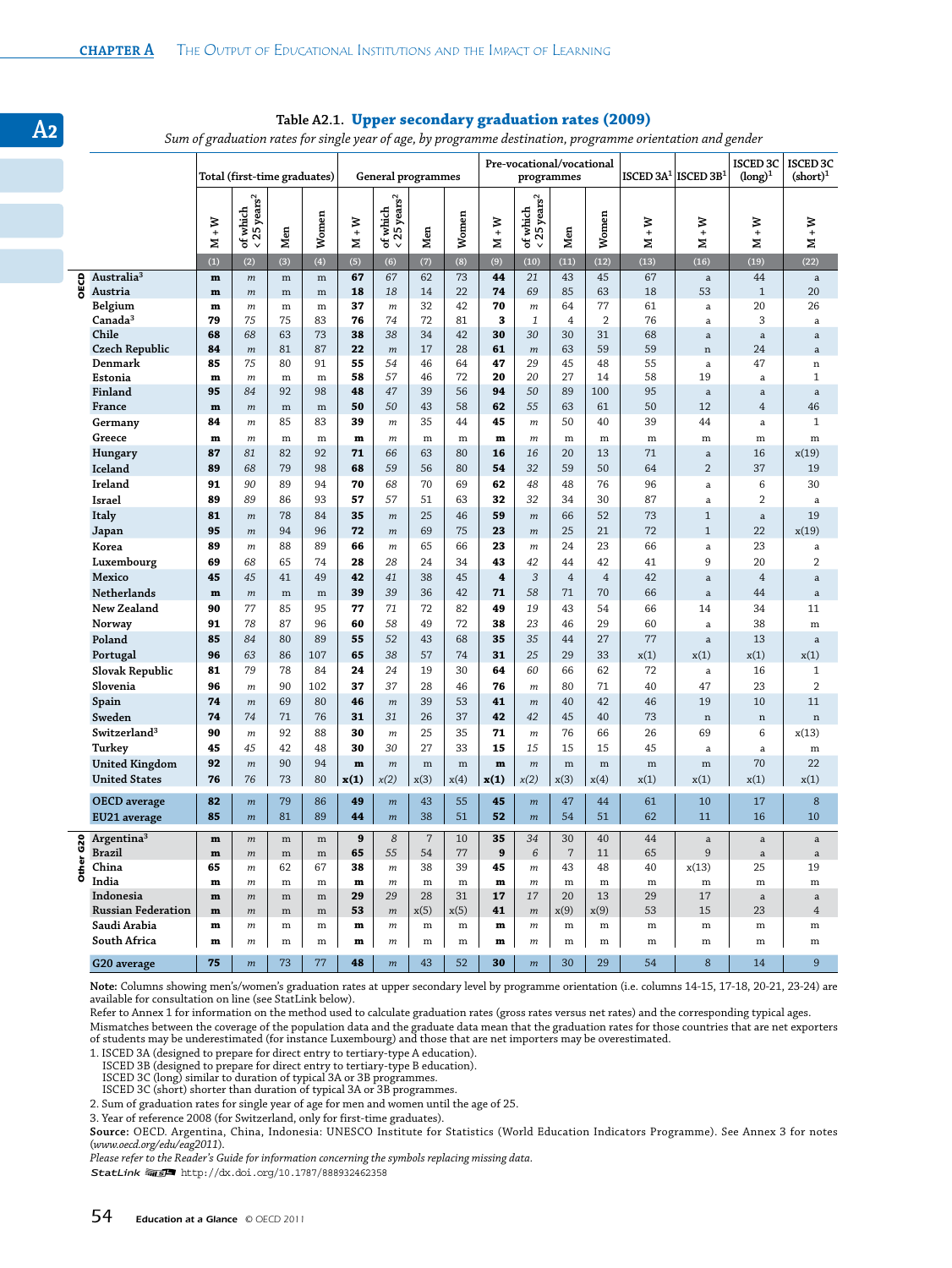|              |                                                          | 1995      | 2000      | 2001      | 2002      | 2003      | 2004      | 2005      | 2006      | 2007      | 2008      | 2009         | Average annual<br>growth rate<br>$1995 - 20091$ |
|--------------|----------------------------------------------------------|-----------|-----------|-----------|-----------|-----------|-----------|-----------|-----------|-----------|-----------|--------------|-------------------------------------------------|
|              | Australia                                                | m         | ${\bf m}$ | m         | ${\bf m}$ | ${\bf m}$ | ${\bf m}$ | ${\rm m}$ | ${\bf m}$ | ${\rm m}$ | ${\bf m}$ | $\mathbf m$  | ${\rm m}$                                       |
| OECD         | Austria                                                  | m         | ${\bf m}$ | ${\bf m}$ | m         | ${\bf m}$ | ${\rm m}$ | ${\bf m}$ | ${\bf m}$ | ${\bf m}$ | ${\bf m}$ | $\mathbf m$  | ${\bf m}$                                       |
|              | Belgium                                                  | m         | m         | ${\rm m}$ | m         | ${\bf m}$ | m         | m         | ${\rm m}$ | m         | ${\rm m}$ | $\mathbf{m}$ | m                                               |
|              | Canada                                                   | m         | m         | 77        | 79        | 83        | 79        | 78        | 78        | 77        | 79        | $\mathbf{m}$ | m                                               |
|              | Chile                                                    | 46        | 63        | m         | 61        | 64        | 66        | 73        | 71        | 71        | 69        | 68           | 2.9                                             |
|              | Czech Republic                                           | 78        | m         | 84        | 83        | 88        | 87        | 89        | 90        | 88        | 87        | 84           | 0.5                                             |
|              | Denmark                                                  | 80        | 90        | 91        | 93        | 87        | 90        | 82        | 84        | 85        | 83        | 85           | 0.5                                             |
|              | Estonia                                                  | m         | m         | m         | m         | ${\bf m}$ | m         | m         | ${\bf m}$ | m         | m         | $\mathbf m$  | m                                               |
|              | Finland                                                  | 91        | 91        | 85        | 84        | 90        | 95        | 94        | 94        | 97        | 93        | 95           | 0.3                                             |
|              | France                                                   | m         | ${\bf m}$ | ${\bf m}$ | m         | ${\bf m}$ | m         | ${\bf m}$ | m         | ${\bf m}$ | ${\bf m}$ | $\mathbf{m}$ | ${\bf m}$                                       |
|              | Germany <sup>2</sup>                                     | 100       | 92        | 92        | 94        | 97        | 99        | 99        | 100       | 100       | 97        | 84           | ${\bf m}$                                       |
|              | Greece                                                   | 80        | 54        | 76        | 85        | 96        | 93        | 99        | 100       | 94        | 93        | $\mathbf{m}$ | m                                               |
|              | Hungary                                                  | m         | ${\bf m}$ | 83        | 82        | 87        | 86        | 82        | 85        | 84        | 78        | 87           | m                                               |
|              | Iceland                                                  | 80        | 67        | 70        | 79        | 81        | 87        | 79        | 87        | 86        | 89        | 89           | 0.8                                             |
|              | Ireland                                                  | m         | 74        | 77        | 78        | 91        | 92        | 91        | 87        | 90        | 88        | 91           | 2.3                                             |
|              | Israel                                                   | m         | m         | m         | 90        | 89        | 93        | 90        | 90        | 92        | 90        | 89           | m                                               |
|              | Italy                                                    | m         | 78        | 81        | 78        | ${\rm m}$ | 82        | 81        | 86        | 86        | 84        | 81           | 0.4                                             |
|              | Japan                                                    | 91        | 94        | 93        | 92        | 91        | 91        | 93        | 93        | 93        | 95        | 95           | 0.3                                             |
|              | Korea                                                    | 88        | 96        | 100       | 99        | 92        | 94        | 94        | 93        | 91        | 93        | 89           | 0.1                                             |
|              | Luxembourg                                               | m         | m         | m         | 69        | 71        | 69        | 75        | 71        | 75        | 73        | 69           | m                                               |
|              | Mexico                                                   | m         | 33        | 34        | 35        | 37        | 39        | 40        | 42        | 43        | 44        | 45           | 3.5                                             |
|              | Netherlands                                              | m         | m         | m         | m         | ${\bf m}$ | ${\bf m}$ | ${\bf m}$ | ${\bf m}$ | ${\bf m}$ | ${\bf m}$ | $\mathbf{m}$ | ${\bf m}$                                       |
|              | New Zealand <sup>2</sup>                                 | 72        | 80        | 79        | 77        | 78        | 75        | 73        | 75        | 77        | 78        | 90           | m                                               |
|              | Norway                                                   | 77        | 99        | 105       | 97        | 92        | 100       | 89        | 88        | 92        | 91        | 91           | 1.2                                             |
|              | Poland                                                   | ${\bf m}$ | 90        | 93        | 91        | 86        | 79        | 85        | 81        | 84        | 83        | 85           | $-0.7$                                          |
|              | Portugal <sup>3</sup>                                    | 52        | 52        | 48        | 50        | 60        | 53        | 51        | 54        | 65        | 63        | 96           | 4.4                                             |
|              | Slovak Republic                                          | 85        | 87        | 72        | 60        | 56        | 83        | 83        | 84        | 85        | 81        | 81           | $-0.4$                                          |
|              | Slovenia                                                 | ${\rm m}$ | m         | m         | m         | ${\bf m}$ | m         | 85        | 97        | 91        | 85        | 96           | m                                               |
|              | Spain                                                    | 62        | 60        | 66        | 66        | 67        | 66        | 72        | 72        | 74        | 73        | 74           | 1.3                                             |
|              | Sweden                                                   | 62        | 75        | 71        | 72        | 76        | 78        | 76        | 75        | 74        | 74        | 74           | 1.2                                             |
|              | Switzerland                                              | 86        | 88        | 91        | 92        | 89        | 87        | 89        | 89        | 89        | 90        | $\mathbf m$  | m                                               |
|              | Turkey                                                   | 37        | 37        | 37        | 37        | 41        | 55        | 48        | 52        | 58        | 26        | 45           | 1.4                                             |
|              | <b>United Kingdom</b>                                    | m         | m         | m         | m         | ${\bf m}$ | ${\bf m}$ | 86        | 88        | 89        | 91        | 92           | ${\bf m}$                                       |
|              | <b>United States</b>                                     | 69        | 70        | 71        | 73        | 74        | 75        | 76        | 75        | 75        | 76        | 76           | 0.7                                             |
|              | OECD average                                             | 74        | 75        | 77        | 77        | 78        | 81        | 80        | 81        | 82        | 80        | 82           | ${\bf m}$                                       |
|              | OECD average for<br>countries with 1995<br>and 2009 data | 74        | 76        |           |           |           |           |           |           |           |           | 82           | 0.7                                             |
|              | EU21 average                                             | 77        | 77        | 77        | 77        | 78        | 78        | 81        | 83        | 84        | 84        | 86           | m                                               |
| <b>G20</b>   | Argentina                                                | m         | ${\bf m}$ | ${\bf m}$ | m         | ${\bf m}$ | ${\bf m}$ | ${\bf m}$ | ${\bf m}$ | ${\bf m}$ | ${\bf m}$ | $\mathbf{m}$ | ${\bf m}$                                       |
|              | <b>Brazil</b>                                            | m         | m         | m         | m         | m         | m         | ${\bf m}$ | m         | m         | m         | $\mathbf{m}$ | m                                               |
| <b>Other</b> | China                                                    | m         | ${\rm m}$ | ${\rm m}$ | ${\rm m}$ | m         | m         | m         | m         | m         | ${\bf m}$ | 65           | ${\bf m}$                                       |
|              | India                                                    | m         | ${\bf m}$ | ${\rm m}$ | m         | ${\bf m}$ | ${\bf m}$ | m         | ${\bf m}$ | m         | ${\bf m}$ | $\mathbf m$  | ${\bf m}$                                       |
|              | Indonesia                                                | m         | ${\bf m}$ | m         | m         | m         | ${\bf m}$ | m         | ${\bf m}$ | m         | ${\bf m}$ | $\mathbf m$  | ${\bf m}$                                       |
|              | <b>Russian Federation</b>                                | ${\rm m}$ | ${\bf m}$ | ${\bf m}$ | m         | ${\bf m}$ | ${\rm m}$ | ${\rm m}$ | ${\rm m}$ | ${\bf m}$ | ${\bf m}$ | $\mathbf m$  | ${\bf m}$                                       |
|              | Saudi Arabia                                             | m         | ${\rm m}$ | ${\rm m}$ | ${\bf m}$ | ${\bf m}$ | ${\bf m}$ | m         | m         | m         | ${\bf m}$ | $\mathbf m$  | ${\rm m}$                                       |
|              | South Africa                                             | m         | ${\bf m}$ | ${\rm m}$ | m         | m         | ${\bf m}$ | m         | ${\bf m}$ | m         | m         | $\mathbf m$  | ${\bf m}$                                       |
|              | G20 average                                              | ${\bf m}$ | ${\bf m}$ | ${\bf m}$ | ${\bf m}$ | ${\bf m}$ | ${\bf m}$ | m         | ${\bf m}$ | ${\bf m}$ | m         | 75           | ${\bf m}$                                       |

## **Table A2.2. Trends in graduation rates (first-time) at upper secondary level (1995-2009)**

**Note:** Up to 2004, graduation rates at upper secondary level were calculated on a gross basis. From 2005 and for countries with available data, graduation<br>rates are calculated as net graduation rates (i.e. as the sum of a

Refer to Annex 1 for information on the method used to calculate graduation rates (gross rates versus net rates) and the corresponding typical ages. 1. For countries that do not have data for the year 1995, the 2000-2009 average annual growth rate is indicated in italics.

2. Break in the series between 2008 and 2009 due, in Germany, to a partial reallocation of vocational programmes into ISCED 2 and ISCED 5B, and in New Zealand, to the inclusion of ISCED 3C short programmes.

3. Year of reference 1997 instead of 1995.

**Source:** OECD. China: UNESCO Institute for Statistics (World Education Indicators Programme). See Annex 3 for notes (*www.oecd.org/edu/eag2011*). 1*Please refer to the Reader's Guide for information concerning the symbols replacing missing data.*

2 http://dx.doi.org/10.1787/888932462377

**A2**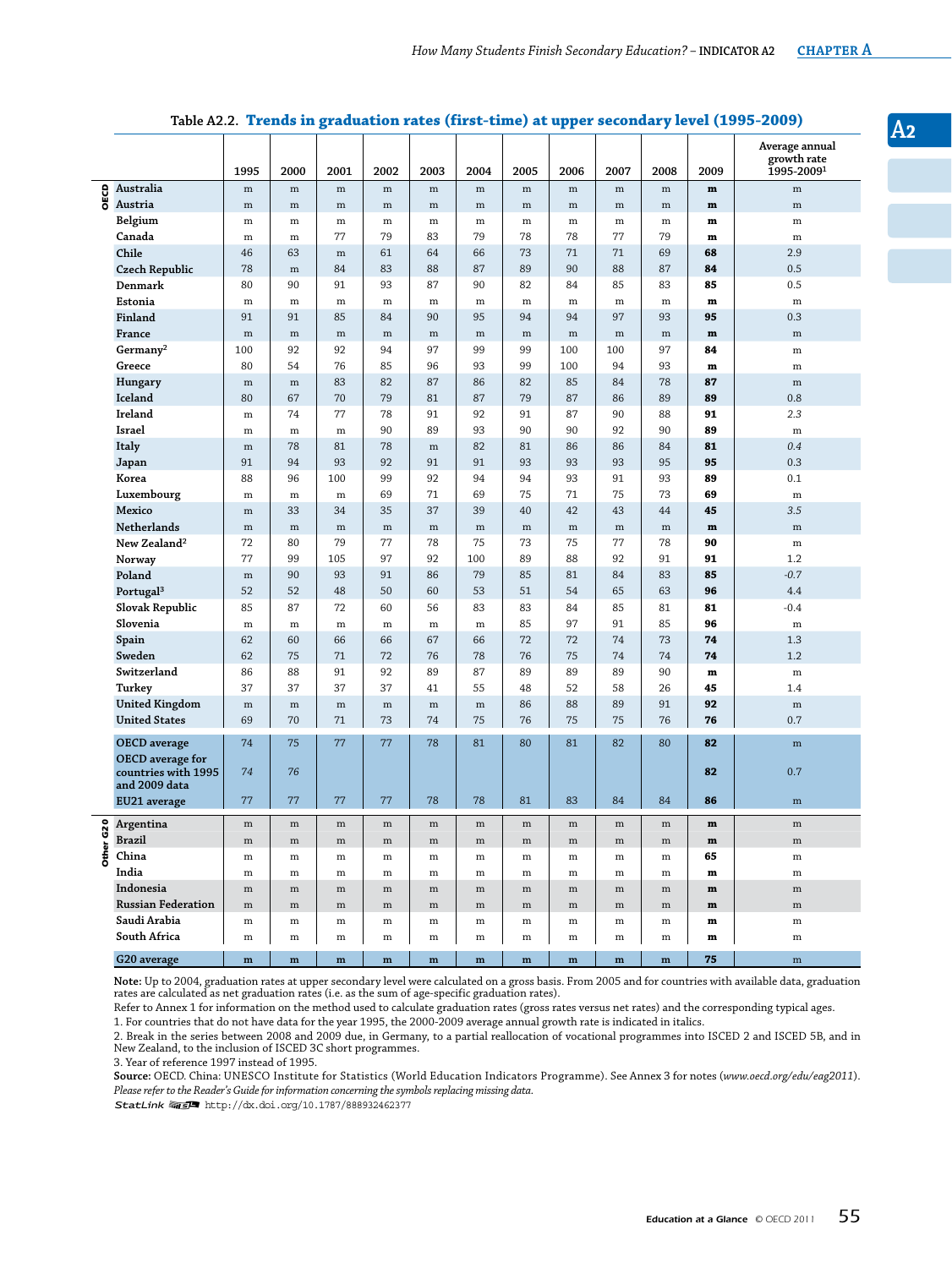#### **Table A2.3. Post-secondary non-tertiary graduation rates (2009)**

*Sum of graduation rates for single year of age, by programme destination and gender*

|   |                           |              | Total (first-time graduates) |              | ISCED 4A1    |              |              |              | ISCED $4B1$    |              | ISCED 4C     |              |              |  |  |
|---|---------------------------|--------------|------------------------------|--------------|--------------|--------------|--------------|--------------|----------------|--------------|--------------|--------------|--------------|--|--|
|   |                           | $M + W$      | Men                          | Women        | $M + W$      | Men          | Women        | $M + W$      | Men            | Women        | $M + W$      | Men          | Women        |  |  |
|   |                           | (1)          | (2)                          | (3)          | (4)          | (5)          | (6)          | (7)          | (8)            | (9)          | (10)         | (11)         | (12)         |  |  |
|   | Australia <sup>1</sup>    | 18.6         | 15.7                         | 21.6         | $\mathbf a$  | ${\bf a}$    | $\mathsf a$  | $\mathbf a$  | a              | $\mathsf a$  | 20.2         | 17.0         | 23.5         |  |  |
| 뭅 | Austria                   | m            | ${\bf m}$                    | ${\bf m}$    | 19.4         | 16.3         | 22.7         | 2.7          | 0.9            | 4.5          | 3.1          | 1.9          | 4.3          |  |  |
|   | Belgium                   | $\mathbf m$  | m                            | m            | 7.3          | 7.4          | 7.1          | 3.2          | 2.8            | 3.6          | 11.7         | 9.9          | 13.5         |  |  |
|   | Canada                    | $\mathbf m$  | m                            | m            | m            | m            | m            | m            | m              | ${\bf m}$    | m            | ${\bf m}$    | m            |  |  |
|   | Chile                     | a            | $\mathbf{a}$                 | $\mathbf{a}$ | a            | $\mathbf{a}$ | $\mathbf{a}$ | a            | $\mathbf{a}$   | $\mathbf{a}$ | $\mathbf a$  | $\mathbf{a}$ | $\mathsf a$  |  |  |
|   | Czech Republic            | 26.2         | 25.4                         | 27.0         | 25.9         | 25.0         | 26.9         | a            | $\mathbf{a}$   | $\mathbf{a}$ | 0.2          | 0.3          | 0.1          |  |  |
|   | Denmark                   | 1.0          | 1.5                          | 0.6          | $1.1$        | 1.5          | 0.6          | a            | $\mathbf a$    | a            | $\mathbf a$  | $\mathsf a$  | $\mathsf a$  |  |  |
|   | Estonia                   | $\mathbf{m}$ | ${\rm m}$                    | ${\rm m}$    | a            | $\mathsf a$  | $\mathbf{a}$ | 15.7         | 10.7           | 20.8         | $\mathbf a$  | $\mathsf{a}$ | $\mathsf a$  |  |  |
|   | Finland                   | 3.7          | 3.8                          | 3.5          | a            | $\rm{a}$     | $\mathbf a$  | a            | $\mathsf a$    | $\mathbf{a}$ | 7.5          | 6.8          | 8.2          |  |  |
|   | France                    | m            | ${\bf m}$                    | m            | 0.6          | 0.5          | 0.8          | a            | $\mathbf{a}$   | $\mathbf{a}$ | 0.7          | 0.4          | 1.1          |  |  |
|   | Germany                   | 17.6         | 19.2                         | 16.0         | 15.1         | 16.4         | 13.9         | 2.5          | 2.8            | 2.1          | a            | $\mathbf a$  | $\mathbf a$  |  |  |
|   | Greece                    | $\mathbf m$  | m                            | m            | $\mathbf a$  | $\mathbf{a}$ | $\mathbf{a}$ | a            | a              | a            | m            | ${\rm m}$    | ${\rm m}$    |  |  |
|   | Hungary                   | 17.6         | 17.8                         | 17.4         | $\mathbf{a}$ | $\mathbf{a}$ | $\mathbf{a}$ | a            | $\mathbf{a}$   | $\mathbf{a}$ | 20.0         | 19.7         | 20.3         |  |  |
|   | Iceland                   | 9.3          | 10.9                         | 7.7          | $\mathbf{n}$ | $\mathbf n$  | $\mathbf n$  | $\mathbf{n}$ | $\mathbf n$    | $\mathbf n$  | 10.0         | 11.9         | 8.0          |  |  |
|   | Ireland                   | 10.4         | 17.0                         | 4.1          | $\mathbf a$  | a            | $\mathbf{a}$ | a            | $\mathsf a$    | $\mathbf{a}$ | 10.4         | 17.0         | 4.1          |  |  |
|   | Israel                    | $\mathbf{m}$ | ${\bf m}$                    | ${\bf m}$    | $\mathbf{m}$ | ${\bf m}$    | m            | $\mathbf{m}$ | m              | ${\bf m}$    | $\mathbf a$  | a            | a            |  |  |
|   | Italy                     | 4.0          | 3.1                          | 5.0          | a            | $\mathsf a$  | $\mathbf a$  | a            | $\mathsf a$    | $\mathsf a$  | 4.0          | 3.1          | 5.0          |  |  |
|   | Japan                     | $\mathbf m$  | ${\bf m}$                    | ${\bf m}$    | $\mathbf m$  | m            | m            | $\mathbf{m}$ | m              | ${\bf m}$    | $\mathbf{m}$ | ${\bf m}$    | m            |  |  |
|   | Korea                     | $\mathbf a$  | $\mathbf{a}$                 | $\mathbf a$  | $\mathbf a$  | $\mathbf{a}$ | $\mathbf{a}$ | a            | a              | $\mathbf{a}$ | $\mathbf a$  | $\mathsf{a}$ | $\mathbf{a}$ |  |  |
|   | Luxembourg                | 2.1          | 3.2                          | 1.0          | a            | $\mathbf{a}$ | $\mathbf{a}$ | a            | a              | a            | 2.1          | 3.2          | 1.0          |  |  |
|   | Mexico                    | $\mathbf a$  | $\mathsf a$                  | $\mathbf{a}$ | a            | $\mathbf{a}$ | $\mathbf{a}$ | $\mathbf{a}$ | $\mathbf{a}$   | $\rm{a}$     | $\mathbf a$  | $\mathbf{a}$ | $\mathbf a$  |  |  |
|   | Netherlands               | $\mathbf{m}$ | m                            | m            | a            | $\mathsf a$  | $\rm{a}$     | a            | $\mathbf{a}$   | $\mathbf a$  | 1.0          | 1.4          | 0.6          |  |  |
|   | New Zealand               | 27.1         | 21.7                         | 32.2         | 6.6          | 5.1          | 8.1          | 6.4          | 5.1            | 7.7          | 20.1         | 17.8         | 22.2         |  |  |
|   | Norway                    | 7.3          | 8.6                          | 5.9          | $1.1$        | 1.7          | 0.5          | a            | a              | a            | 6.6          | 7.4          | 5.7          |  |  |
|   | Poland                    | 12.0         | 9.6                          | 14.5         | $\mathbf a$  | $\mathbf{a}$ | $\mathbf{a}$ | a            | $\mathbf{a}$   | $\mathbf{a}$ | 12.0         | 9.6          | 14.5         |  |  |
|   | Portugal                  | 1.9          | 2.5                          | 1.3          | x(1)         | x(2)         | x(3)         | x(1)         | x(2)           | x(3)         | x(1)         | x(2)         | x(3)         |  |  |
|   | Slovak Republic           | 3.2          | 4.0                          | 2.3          | 3.2          | 4.0          | 2.3          | a            | $\mathbf{a}$   | $\mathbf a$  | $\mathbf a$  | a            | $\mathbf{a}$ |  |  |
|   | Slovenia                  | 3.1          | 2.6                          | 3.6          | 1.0          | 0.8          | 1.2          | 2.1          | 1.8            | 2.3          | a            | a            | a            |  |  |
|   | Spain                     | a            | $\mathbf{a}$                 | a            | $\mathbf{a}$ | $\mathbf{a}$ | $\mathbf{a}$ | a            | $\mathbf{a}$   | $\mathbf{a}$ | $\mathbf{a}$ | $\mathbf{a}$ | $\mathbf a$  |  |  |
|   | Sweden                    | 3.1          | 2.3                          | 4.0          | $\mathbf n$  | $\mathbf n$  | $\mathbf n$  | $\mathbf n$  | $\mathbf n$    | $\mathbf n$  | 3.2          | 2.3          | 4.0          |  |  |
|   | Switzerland               | $\mathbf m$  | m                            | ${\rm m}$    | 6.0          | 6.3          | 5.6          | 5.9          | 4.8            | 7.1          | $\bf a$      | a            | a            |  |  |
|   | Turkey                    | $\mathbf a$  | $\mathbf{a}$                 | $\mathbf{a}$ | $\mathbf a$  | a            | a            | a            | a              | a            | a            | $\mathbf{a}$ | $\mathbf{a}$ |  |  |
|   | <b>United Kingdom</b>     | $\mathbf n$  | $\bf n$                      | $\bf n$      | $\mathbf n$  | $\mathbf n$  | $\mathbf n$  | $\mathbf n$  | $\mathbf n$    | $\bf n$      | $\mathbf n$  | $\mathbf n$  | $\mathbf n$  |  |  |
|   | <b>United States</b>      | m            | m                            | m            | $\mathbf{m}$ | m            | m            | m            | m              | ${\rm m}$    | m            | m            | m            |  |  |
|   | <b>OECD</b> average       | 7.3          | 7.3                          | 7.3          | 3.0          | 2.9          | 3.1          | 1.3          | 1.0            | 1.7          | 4.6          | 4.5          | 4.7          |  |  |
|   | EU21 average              | 7.1          | 7.5                          | 6.7          | 3.7          | 3.6          | 3.8          | 1.3          | 0.9            | 1.7          | 3.8          | 3.8          | 3.8          |  |  |
|   |                           |              |                              |              |              |              |              |              |                |              |              |              |              |  |  |
|   | Argentina                 | $\mathbf m$  | m                            | m            | $\mathbf m$  | m            | m            | $\mathbf m$  | m              | ${\rm m}$    | $\mathbf m$  | m            | m            |  |  |
|   | <b>Brazil</b>             | $\mathbf a$  | $\mathbf{a}$                 | $\mathbf{a}$ | $\mathbf a$  | $\rm{a}$     | $\mathbf{a}$ | a            | $\mathbf{a}$   | $\mathbf{a}$ | $\mathbf a$  | $\mathbf{a}$ | $\mathbf{a}$ |  |  |
|   | China                     | $\mathbf m$  | m                            | m            | $\mathbf m$  | m            | m            | $\mathbf{m}$ | m              | ${\bf m}$    | $\mathbf m$  | ${\rm m}$    | ${\rm m}$    |  |  |
|   | India                     | $\mathbf m$  | m                            | m            | $\mathbf m$  | m            | m            | m            | m              | m            | m            | ${\bf m}$    | ${\bf m}$    |  |  |
|   | Indonesia                 | $\mathbf m$  | ${\bf m}$                    | ${\bf m}$    | $\mathbf m$  | m            | m            | $\mathbf{m}$ | m              | ${\bf m}$    | $\mathbf m$  | ${\rm m}$    | m            |  |  |
|   | <b>Russian Federation</b> | $\mathbf{m}$ | m                            | m            | a            | $\mathbf{a}$ | a            | a            | $\overline{a}$ | $\mathbf{a}$ | 5.3          | 5.8          | 4.7          |  |  |
|   | Saudi Arabia              | $\mathbf{m}$ | m                            | ${\bf m}$    | $\mathbf{m}$ | m            | m            | $\mathbf{m}$ | m              | ${\bf m}$    | $\mathbf m$  | ${\bf m}$    | ${\bf m}$    |  |  |
|   | South Africa              | $\mathbf{m}$ | m                            | m            | $\mathbf{m}$ | m            | m            | $\mathbf{m}$ | m              | ${\bf m}$    | $\mathbf{m}$ | ${\bf m}$    | ${\bf m}$    |  |  |

**Note:** Refer to Annex 1 for information on the method used to calculate graduation rates (gross rates versus net rates) and the corresponding typical ages. Mismatches between the coverage of the population data and the graduate data mean that the graduation rates for those countries that are net exporters<br>of students may be underestimated (for instance Luxembourg) and those t

1. ISCED 4A (designed to prepare for direct entry to tertiary-type A education). ISCED 4B (designed to prepare for direct entry to tertiary-type B education).

2. Year of reference 2008.

**Source:** OECD. See Annex 3 for notes *(www.oecd.org/edu/eag2011).*

*Please refer to the Reader's Guide for information concerning the symbols replacing missing data.*

StatLink inset http://dx.doi.org/10.1787/888932462415

 $\overline{\phantom{0}}$ 

**A2**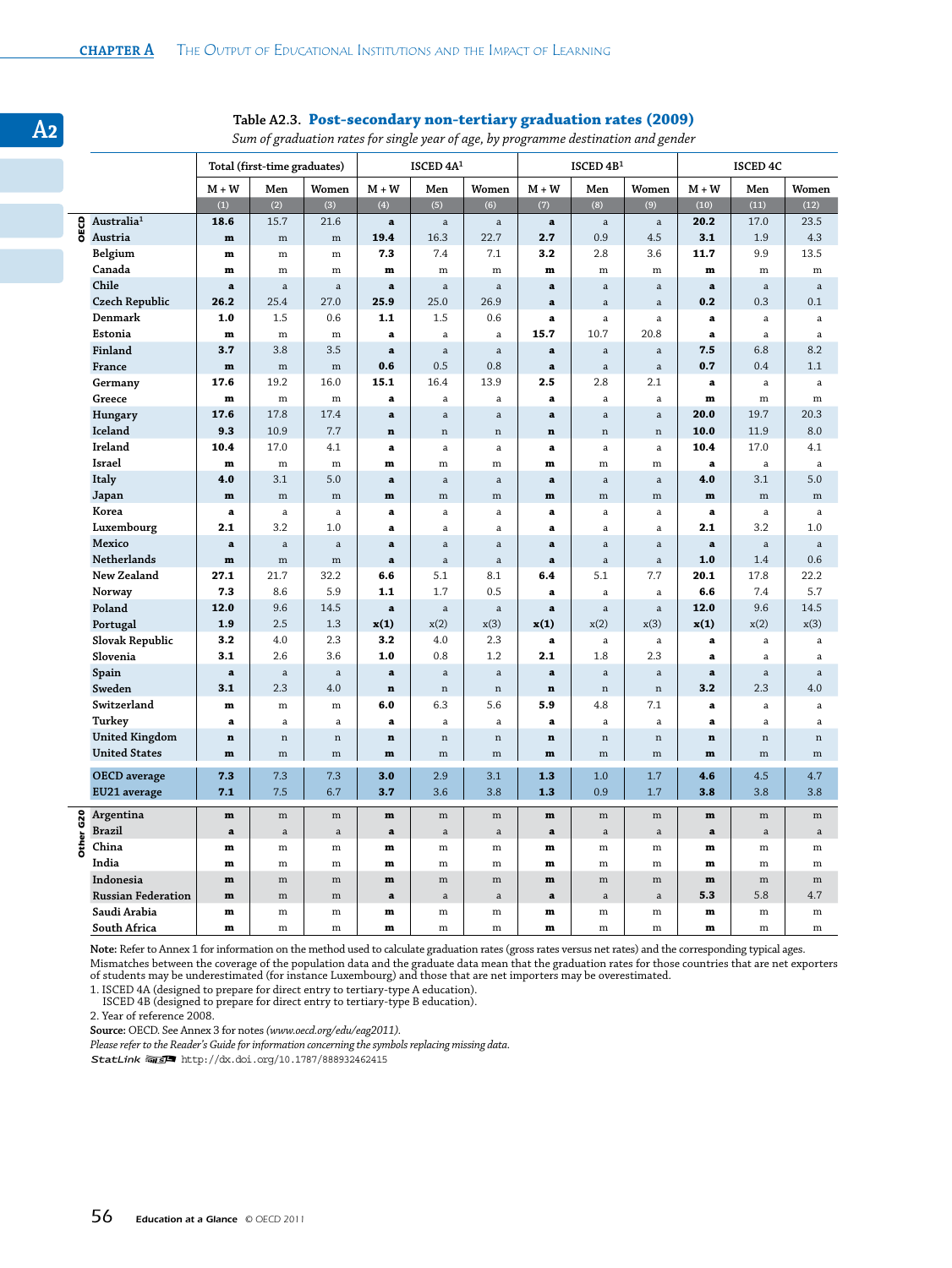#### **Table A2.4. [1/2] Successful completion of upper secondary programmes, by gender and programme orientation**

*Ratio of graduates to new entrants based on cohorts*

|                                 |                               |                                  |                                                      |                                  |                   |                   |                 |                    |                         | programmes     | Completion of upper secondary                                |                              |                         |                        |                                                           |
|---------------------------------|-------------------------------|----------------------------------|------------------------------------------------------|----------------------------------|-------------------|-------------------|-----------------|--------------------|-------------------------|----------------|--------------------------------------------------------------|------------------------------|-------------------------|------------------------|-----------------------------------------------------------|
|                                 |                               |                                  |                                                      |                                  |                   | All<br>programmes |                 |                    | programmes <sup>1</sup> | General        |                                                              |                              | programmes <sup>2</sup> | Vocational             |                                                           |
|                                 | Method                        | Year used<br>for new<br>entrants | Programme duration<br>(G: general,<br>V: vocational) | $N =$<br>theoretical<br>duration | Total             | <b>Boys</b>       | Girls           | Total              | <b>Boys</b>             | Girls          | Proportion of vocational<br>programme graduates <sup>3</sup> | Total                        | <b>Boys</b>             | Girls                  | Proportion of general<br>programme graduates <sup>4</sup> |
| Belgium (Fl.)                   | True cohort                   | 2003-2004                        | 4 years G&V                                          | within N<br>2 years after N      | 70<br>85          | 63<br>82          | 77<br>89        | 81<br>95           | 75<br>93                | 87<br>97       | 12<br>18                                                     | 59<br>77                     | 54<br>74                | 66<br>80               | $\sqrt{n}$<br>$\boldsymbol{n}$                            |
| Canada                          | Proxy cohort<br>data          | 2005-2006                        | 3 years G&V                                          | within N<br>2 years after N      | 70<br>$\mathbf m$ | 66<br>m           | 74<br>m         | $\mathbf{m}$<br>m  | m<br>${\bf m}$          | m<br>m         | $\boldsymbol{m}$<br>$\boldsymbol{m}$                         | $\mathbf{m}$<br>$\mathbf{m}$ | m<br>m                  | m<br>m                 | m<br>m                                                    |
| Denmark                         | True cohort                   | 2001-2002                        | 2-3 years G & 2-4 years V                            | within N<br>2 years after N      | 61<br>74          | 56<br>72          | 65<br>77        | 80<br>89           | 78<br>88                | 83<br>90       | $\boldsymbol{n}$<br>3                                        | 35<br>56                     | 34<br>57                | 36<br>54               | 3<br>$\boldsymbol{9}$                                     |
| Estonia                         | True cohort                   | 2004                             | 3 years G&V                                          | within N<br>2 years after N      | 75<br>86          | 70<br>82          | 79<br>89        | 84<br>91           | 82<br>90                | 86<br>93       | $\boldsymbol{n}$<br>3                                        | 44<br>68                     | 46<br>67                | 38<br>69               | $\mathfrak 1$<br>3                                        |
| Finland                         | True cohort                   | 2002                             | 3 years G&V                                          | within N<br>2 years after N      | 69<br>80          | 67<br>77          | 72<br>82        | 80<br>91           | 78<br>90                | 81<br>92       | $\boldsymbol{n}$<br>$\sqrt{3}$                               | 62<br>71                     | 60<br>70                | 63<br>73               | $1\,$<br>$\mathbf{1}$                                     |
| France <sup>5</sup>             | Longitudinal<br>sample survey | 1999-2001                        | 3 years G & 2 years V                                | within N<br>2 years after N      | $\mathbf m$<br>83 | m<br>80           | m<br>86         | $\mathbf m$<br>91  | m<br>90                 | m<br>92        | $\boldsymbol{m}$<br>$\boldsymbol{m}$                         | $\mathbf{m}$<br>71           | m<br>69                 | ${\rm m}$<br>74        | $\boldsymbol{m}$<br>$\boldsymbol{m}$                      |
| Hungary                         | Proxy cohort<br>data          | 2005-2006                        | 4 years                                              | within N<br>2 years after N      | 68<br>$\mathbf m$ | 64<br>m           | 72<br>${\bf m}$ | 76<br>m            | 73<br>${\bf m}$         | 79<br>m        | $\boldsymbol{m}$<br>$\boldsymbol{m}$                         | 39<br>$\mathbf{m}$           | 39<br>${\rm m}$         | 39<br>m                | $\boldsymbol{m}$<br>m                                     |
| Iceland                         | True cohort                   | 2002                             | 4 years G&V                                          | within N<br>2 years after N      | 45<br>58          | 38<br>51          | 51<br>64        | 43<br>58           | 36<br>51                | 49<br>63       | 7<br>15                                                      | 49<br>58                     | 42<br>51                | 60<br>70               | 40<br>43                                                  |
| Ireland                         | True cohort                   | 2004                             | 2-3 years G&V                                        | within N<br>2 years after N      | 87<br>$\mathbf m$ | 84<br>m           | 90<br>m         | m<br>$\mathbf{m}$  | m<br>m                  | m<br>m         | $\,m$<br>$\boldsymbol{m}$                                    | m<br>$\mathbf{m}$            | m<br>${\bf m}$          | m<br>m                 | $\boldsymbol{m}$<br>m                                     |
| Israel                          | True cohort                   | 2005                             | 3 years G&V                                          | within N<br>2 years after N      | 85<br>$\mathbf m$ | 77<br>${\rm m}$   | 92<br>m         | 86<br>m            | 78<br>m                 | 94<br>m        | 8<br>$\,m$                                                   | 82<br>$\mathbf m$            | 76<br>m                 | 89<br>${\rm m}$        | 19<br>m                                                   |
| Luxembourg                      | True cohort                   | 2000-2001                        | 4 years G & 2-5 years V                              | within N<br>2 years after N      | 41<br>71          | 36<br>66          | 45<br>75        | 66<br>91           | 63<br>89                | 69<br>93       | $\overline{2}$<br>$\overline{7}$                             | 29<br>62                     | 26<br>58                | 33<br>66               | $\boldsymbol{n}$<br>$\boldsymbol{n}$                      |
| Mexico                          | Proxy cohort<br>data          | 2007                             | 3 years                                              | within N<br>2 years after N      | 52<br>$\mathbf m$ | 48<br>${\rm m}$   | 55<br>${\rm m}$ | m<br>m             | ${\bf m}$<br>${\rm m}$  | m<br>${\bf m}$ | $\boldsymbol{m}$<br>$\,m$                                    | m<br>$\mathbf m$             | ${\bf m}$<br>m          | ${\bf m}$<br>m         | m<br>m                                                    |
| New Zealand                     | True cohort                   | 2004                             | 3 years G                                            | within N<br>2 years after N      | 59<br>64          | 53<br>59          | 64<br>69        | 59<br>64           | 53<br>59                | 64<br>69       | $\,m$<br>$\overline{m}$                                      | m<br>$\mathbf{m}$            | m<br>m                  | ${\rm m}$<br>m         | $\boldsymbol{m}$<br>$\overline{m}$                        |
| Norway                          | True cohort                   | 2002                             | 3 years G & 4 years V                                | within N<br>2 years after N      | 57<br>71          | 48<br>66          | 67<br>77        | 74<br>83           | 69<br>79                | 78<br>87       | n<br>1                                                       | 42<br>61                     | 31<br>57                | 54<br>65               | 51<br>37                                                  |
| Poland                          | True cohort                   | 2005-2006                        | 3 years G & 2-4 years V                              | within N<br>2 years after N      | 80<br>$\mathbf m$ | 75<br>m           | 85<br>m         | 88<br>m            | 85<br>m                 | 90<br>m        | $\boldsymbol{m}$<br>$\overline{m}$                           | 70<br>$\mathbf{m}$           | 67<br>m                 | 74<br>m                | $\boldsymbol{m}$<br>$\overline{m}$                        |
| Slovak Republic                 | Proxy cohort<br>data          | 2006                             | 4 years G & 3 years V                                | within N<br>2 years after N      | 79<br>m           | 78<br>m           | 81<br>m         | $\mathbf{m}$<br>m  | m<br>m                  | m<br>m         | $\boldsymbol{m}$<br>$\boldsymbol{m}$                         | $\mathbf{m}$<br>m            | m<br>m                  | m<br>m                 | $\boldsymbol{m}$<br>m                                     |
| Slovenia                        | Proxy cohort<br>data          | 2006                             | 2 years G&V                                          | within N<br>2 years after N      | 75<br>$\mathbf m$ | 70<br>${\rm m}$   | 80<br>m         | 82<br>$\mathbf{m}$ | 80<br>${\bf m}$         | 83<br>m        | $\boldsymbol{m}$<br>$\boldsymbol{m}$                         | 69<br>$\mathbf{m}$           | 63<br>${\rm m}$         | 77<br>${\rm m}$        | $\boldsymbol{m}$<br>$\boldsymbol{m}$                      |
| Spain                           | True cohort                   | 2001-2002                        | 2 years G&V                                          | within N<br>2 years after N      | 60<br>81          | 56<br>77          | 64<br>83        | 61<br>84           | 57<br>81                | 64<br>86       | $\boldsymbol{m}$<br>$\mathfrak{m}$                           | 58<br>68                     | 54<br>67                | 63<br>70               | $\boldsymbol{m}$<br>m                                     |
| Sweden                          | True cohort                   | 2005                             | 3 years G&V                                          | within N<br>2 years after N      | 77<br>83          | 75<br>82          | 79<br>85        | 79<br>87           | 77<br>85                | 81<br>88       | $1\,$<br>$\overline{4}$                                      | 74<br>80                     | 72<br>78                | 75<br>81               | 3<br>$\overline{4}$                                       |
| <b>United States</b>            | Longitudinal<br>sample survey | 2002                             | 3 years G&V                                          | within N<br>2 years after N      | 85<br>88          | 83<br>86          | 88<br>90        | m<br>$\mathbf{m}$  | m<br>m                  | m<br>m         | $\boldsymbol{m}$<br>$\boldsymbol{m}$                         | $\mathbf{m}$<br>$\mathbf{m}$ | ${\rm m}$<br>${\rm m}$  | ${\rm m}$<br>${\bf m}$ | $\boldsymbol{m}$<br>$\boldsymbol{m}$                      |
| Countries' average <sup>6</sup> |                               |                                  |                                                      | within N<br>2 years after N      | 68<br>81          | 63<br>78          | 73<br>85        | 76<br>89           | 72<br>86                | 79<br>91       | $\overline{m}$<br>$\overline{m}$                             | 55<br>71                     | 51<br>69                | 59<br>75               | $\boldsymbol{m}$<br>$\boldsymbol{m}$                      |

**Note:** Data presented in this table come from a special survey in which 20 countries participated. Refer to Annex 3 for details concerning this indicator,<br>including methods used, programmes included/excluded, year of entr

1. ISCED 3 general programmes entrants who graduated from either a general or vocational programme.

2. ISCED 3 vocational programmes entrants who graduated from either a general or vocational programme.

3. ISCED 3 general programmes entrants who graduated from a vocational programme.

4. ISCED 3 vocational programme entrants who graduated from a general programme.

5. N + 3 instead of N + 2.

6. Countries average for N + 2 corresponds to the countries average for N + the difference (in percentage points) of the average for countries with N and  $N + 2$  data.

**Source:** OECD. See Annex 3 for notes *(www.oecd.org/edu/eag2011).*

*Please refer to the Reader's Guide for information concerning the symbols replacing missing data.*